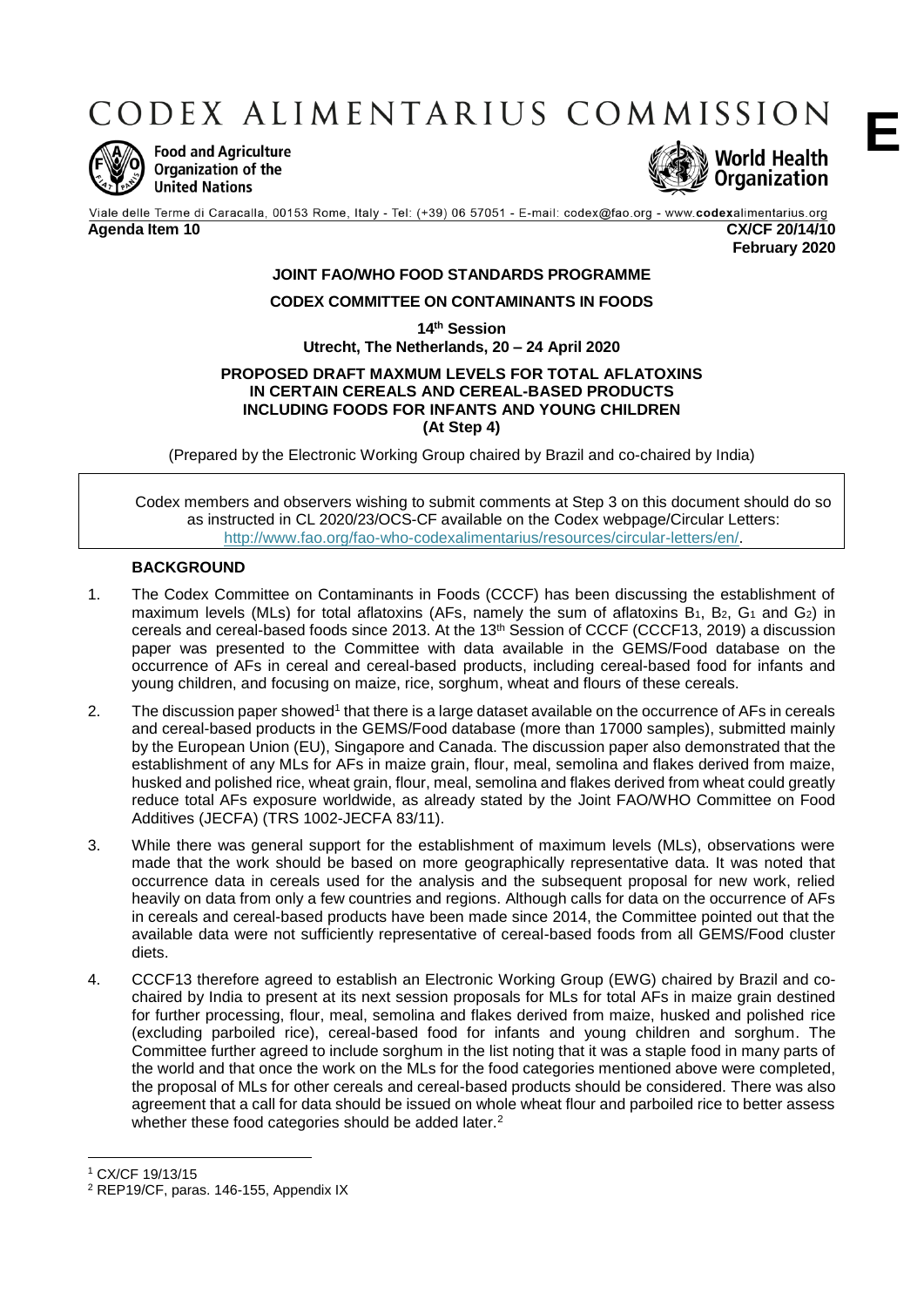5. The 42<sup>nd</sup> Session of the Codex Alimentarius Commission (CAC42, 2019) approved<sup>3</sup> the new work on the establishment of MLs for aflatoxins in certain cereals and cereal-based products including foods for infants and young children (i.e. maize grain destined for further processing, flour, meal, semolina and flakes derived from maize, husked and polished rice, sorghum grain destined for further processing and cereal-based food for infants and young children). The proposals for MLs will consider both the impact on the AF exposure and the sample rejection rate.

# **KEY POINTS DISCUSSED IN THE ELETRONIC WORKING GROUP**

- 6. In developing this discussion paper, the following points were raised by the EWG:
	- Some countries questioned the geographic representation of the samples

*Data available at the GEMS/Food database came mostly from the United States of America (USA) and European Union, even though calls for data on the occurrence of AFs in cereals and cerealsbased products have been made since 2014. Analysis of data grouped by continent, countries and years of sampling showed that the mean level of AFs (lower bound) did not significantly vary between them as to impact on the MLs proposed for each food category. Moreover, the Committee must consider the toxicological relevance of AFs and how the establishment of MLs for these food categories could greatly reduce human exposure to these mycotoxins.* 

Some countries questioned the rationale used to propose MLs for each food category

*The rationale used to propose the different MLs was based on the profile of contamination of each food category. After creating histograms and determining the P95 for the AFs occurrence in samples submitted to the GEMS/Food database, MLs were proposed considering a maximum rejection rate of 5%. A preliminary exposure assessment was carried out to illustrate the intake reduction of each ML proposed and to support the risk management decisions. After that, a ML was recommended based on the combination of intake reduction and a minimum sample rejection.* 

Some countries questioned about the presence of outliers on the dataset

*Considering that the Committee have not yet harmonized a procedure to deal with outliers in datasets of heterogeneous distributed contaminants and considering the possibility of samples being contaminated with high levels of AFs it was decided not to remove the possible outliers from this document. Furthermore, the presence of the possible outliers in the dataset did not impact the proposal of MLs since they did not stretch the 95 percentiles.*

# **RECOMMENDATIONS**

7. CCCF is invited to consider the proposed MLs for the selected food categories as shown in Appendix as well as the issues raised under other matters taking into account the information provided in paragraph 6 and Appendix II, and comments submitted in reply to CL 2020/23-CF.

 $\overline{a}$ 

<sup>3</sup> REP19/CF, Appendix V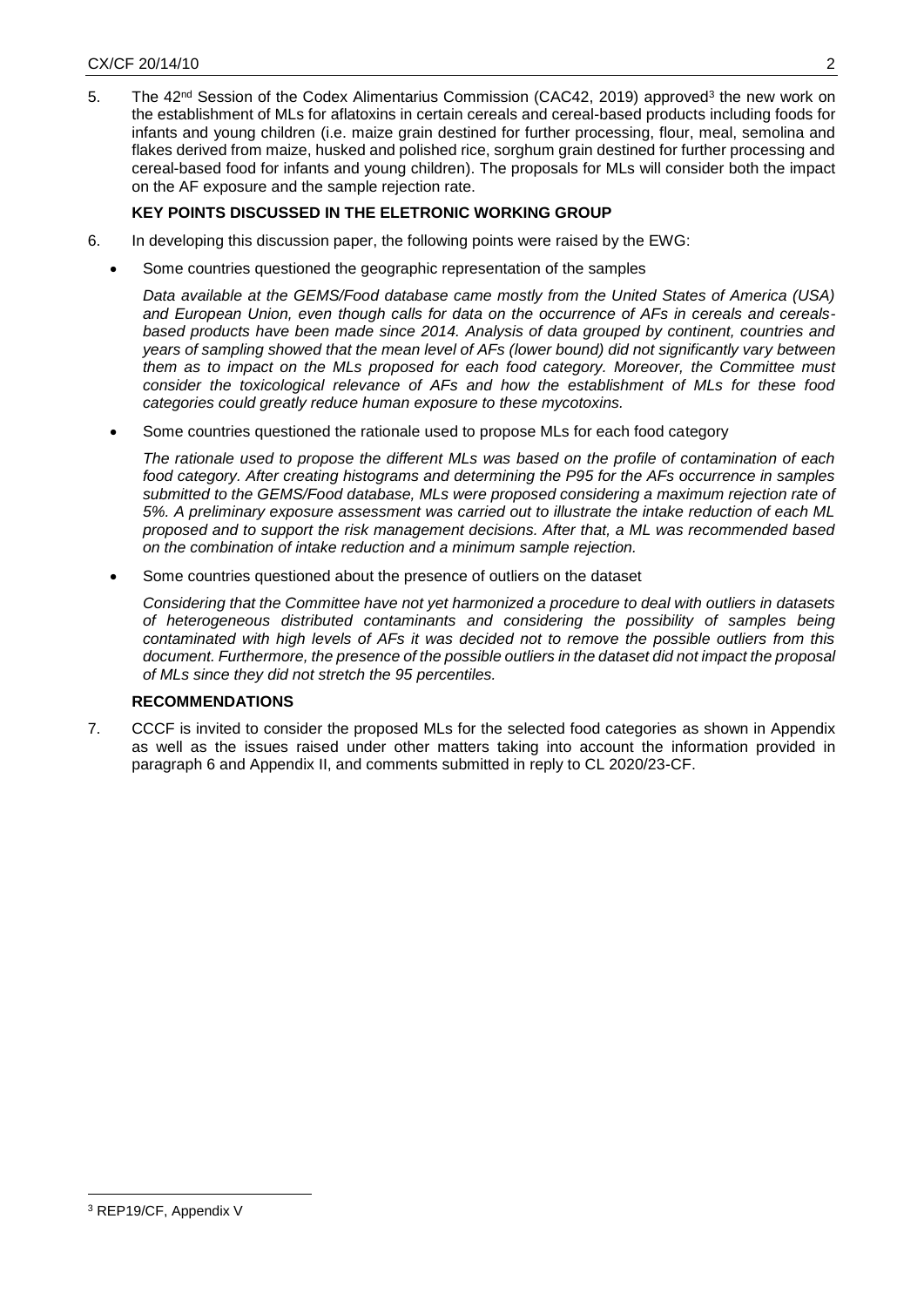## **APPENDIX I (For comments)**

## **PROPOSED DRAFT MAXMUM LEVELS FOR TOTAL AFLATOXINS IN CERTAIN CEREALS AND CEREAL-BASED PRODUCTS INCLUDING FOODS FOR INFANTS AND YOUNG CHILDREN**

|                                                                  |               | Proposal 1                     | <b>Proposal 2</b> |                                |
|------------------------------------------------------------------|---------------|--------------------------------|-------------------|--------------------------------|
| Food category                                                    | ML            | <b>Sample</b><br>rejection (%) | <b>ML</b>         | <b>Sample</b><br>rejection (%) |
| Maize grain, destined for further<br>processing <sup>a</sup>     | 20 µg/kg      | 4.5                            | $15 \mu g/kg$     | 5.4                            |
| Flour, meal, semolina and flakes<br>derived from maize           | $15 \mu g/kg$ | 1.1                            | $10 \mu g/kg$     | 1.5                            |
| Husked rice                                                      | $20 \mu g/kg$ | 2.2                            | $15 \mu g/kg$     | 2.7                            |
| Polished rice                                                    | 8 µg/kg       | 0.5                            | $4 \mu g/kg$      | 1.2                            |
| Sorghum grain, destined for further<br>processing <sup>a</sup>   | $10 \mu g/kg$ | 2.0                            | 8 µg/kg           | 2.7                            |
| Cereal-based Food for infants and<br>young children <sup>b</sup> | 2 µg/kg       | 0.4                            | $1 \mu g/kg$      | 0.7                            |

aDestined for further processing" means intended to undergo an additional processing/treatment that has proven to reduce level of AFs before being used as an ingredient in foodstuffs, otherwise processed or offered for human consumption; <sup>b</sup>All cereal-based foods intended for infants (up to 12 months) and young children (12 to 36 months).

# **OTHER MATTERS**

Codex members and observers are also invited to provide comments or information on the following:

a) Whether sampling plans and performance criteria for the analysis of total aflatoxins for the food categories listed above, considering each of the MLs should be developed;

In the affirmative, please consider the following questions:

- b) Whether performance criteria for AFs should consider 70% of total aflatoxins would be AFB1 and the remaining 30% would be distributed equally between AFB2, AFG1 and AFG2;
- c) Provide information on analytical methods and sampling plans for the analysis of AFs in cereals and cereal-based products in order to inform the discussion on the associated sampling plans and performance criteria.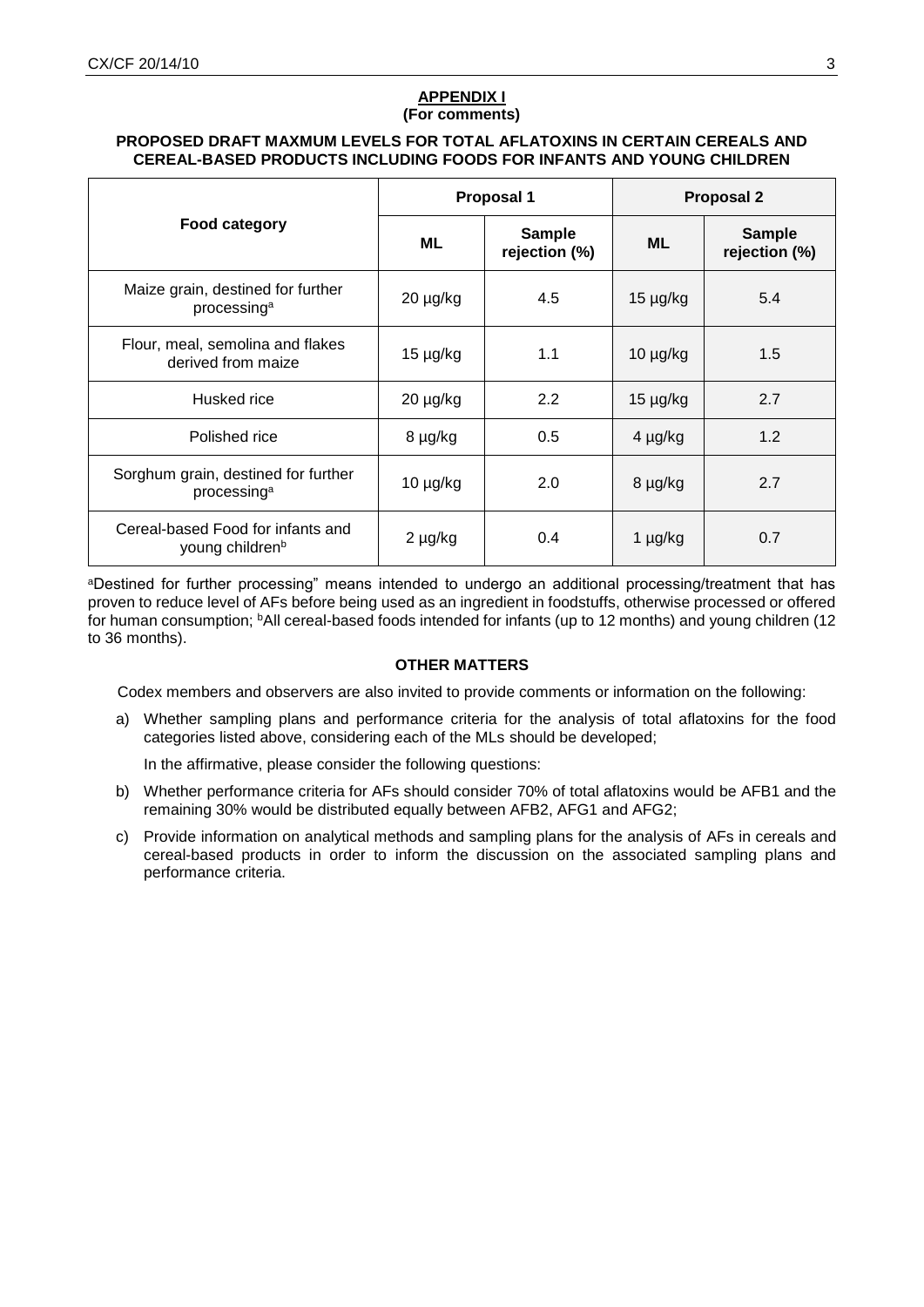# **APPENDIX II**

### **(For information)**

## **INTRODUCTION**

- 1. Aflatoxins (AFs) are considered the most important naturally occurring group of mycotoxins in the world's food supply. AFs  $(B_1, B_2, G_1, A_2)$  were classified as human liver carcinogens by an evaluation conducted by the JECFA, with AFB1 being considered the most potent one (FAO/WHO, 1998; FAO/WHO, 2017). No tolerable daily intake was proposed since they are genotoxic carcinogens. JECFA noted, at its last toxicological evaluation on aflatoxins (FAO/WHO, 2017), that rice, wheat and sorghum needed to be addressed in future risk management activities for aflatoxins, considering their contribution to aflatoxin exposure in some parts of the world where these cereals are consumed as staple foods in the diet.
- 2. Since the complete elimination of aflatoxins from the food supply is not feasible, measures should be taken to control and manage worldwide contamination. At CCCF13 (2019), it was noted that the Code of Practice for the Prevention and Reduction of Mycotoxin Contamination in Cereals (CXC 55 -2004) was adopted in 2003 and revised in 2017 and the logical next step for the CCCF was to establish MLs for aflatoxins in some cereal and cereal based products. Maximum Levels (MLs) for total aflatoxins have been established by the Codex Alimentarius Commission for almonds, Brazil nuts, hazelnuts, peanuts intended for further processing, pistachios and dried figs (CXS 193-1995). The focus of this document is to review occurrence data submitted to the GEMS/Food database and to propose additional MLs for total aflatoxins in cereals and cereal-based products, including food for infants and young children.

#### **DATA ANALYSIS**

- 3. Data on aflatoxins levels in maize grain for further processing, flour, meal, semolina and flakes derived from maize, husked and polished rice, sorghum grain and cereal-based food for infants and small children were obtained from the GEMS/Food database. Data for samples analysed between 2007 and 2019 were extracted from the database for analysis. Worldwide occurrence of aflatoxins in cereals and products thereof was evaluated using data extracted from the GEMS/Food database as of November 2019.
- 4. First, data were individually analysed and grouped into categories according to their listed "food name, food code and local food name". Final food categories were created considering the data available in the GEMS/Food database and the CCCF grouping recommendations. The following data were removed from the dataset:
	- a. Data that did not meet the basic criteria For example, samples classified as maize grain but described in the local food name as canned maize (i.e. sweet corn consumed as a vegetable rather than as a cereal grain):
	- b. Aggregated samples (i.e. samples reported as summary statistics rather than individually);
	- c. Samples that were cooked before analysis since Codex MLs are proposed for raw foods, the form in which they are internationally traded;
	- d. Samples that did not report LOQ or LOD values and that did not have quantifiable results;
	- e. Samples that did not report the exactly quantifiable result when the value was higher than the LOQ – For example, samples that reported results as less than a numerical value, but the value was higher than the LOQ reported (Results  $\leq$  20 µg/kg; LOQ=5);
	- f. Samples that were analysed using methods that had higher LOQs than the highest hypothetical ML considered for each food category in this document;
	- g. Outliers were not removed since aflatoxins distribution are not homogeneous and therefore it is not unlikely that samples with high AFs concentration could be found in the market. Besides that, the few high values maintained in the dataset did not impacted the proposal of MLs since they did not stretch the 95 percentiles. The outliers data treatment for mycotoxins should be further discussed taking into account mycotoxins heterogeneous distribution in food samples.
- 5. For aflatoxins, some samples included information on individual aflatoxin (AFB<sub>1</sub>, AFB<sub>2</sub>, AFG<sub>1</sub>, AFG<sub>2</sub>), the sum of  $AFB<sub>1</sub>$  plus  $AFB<sub>2</sub>$  and total aflatoxins, which generated up to 6 entries per sample. In such cases, data were gathered according to the "serial number" provided. Samples that reported results only for AFB<sub>2</sub>, AFG<sub>1</sub> or AFG<sub>2</sub> were excluded when it was not possible to sum individual concentrations to yield a total aflatoxin concentration using the "serial number". Considering this information, it was not possible to keep a record of the samples excluded from the dataset, since just one sample could lead to the insertion of up to six lines in the dataset.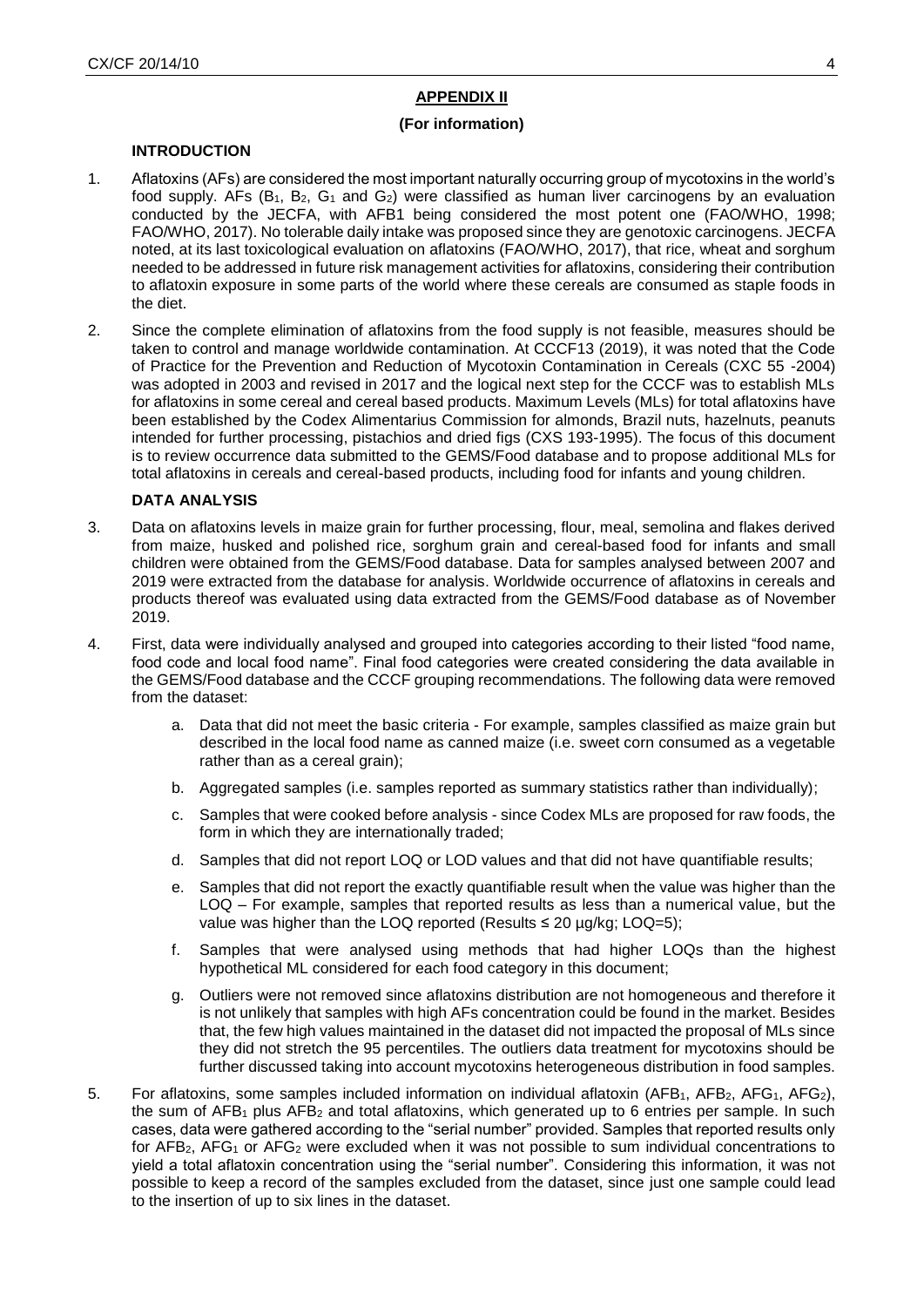6. Only samples intended for human consumption were maintained in the dataset, i.e. animal feed samples were not included in the analysis. Lower bound AFs concentrations were estimated considering samples below the reported LOQ as zero, since the positive detection rate for almost all food categories were less than 20%.

## **PROPOSED DRAFT OF MAXIMUM LEVELS FOR TOTAL AFLATOXINS IN CERTAIN CEREALS AND CEREAL-BASED PRODUCTS, INCLUDING FOOD FOR INFANTS AND YOUNG CHILDREN**

- 7. In order to propose ML for total aflatoxins, data for each food category were organized in three different tables, containing information on the worldwide AFs occurrence, the seasonality during the period analysed and the effects of the implementation of different hypothetical MLs on AFs intake and sample rejection. Different MLs were proposed according to the contaminant distribution profile of each food group.
- 8. Since the risk assessment for AFs was conducted by JECFA in 2017 (JECFA49), dietary exposure to aflatoxins was estimated in this document only to support the risk management decisions. Dietary exposure to aflatoxins through the consumption of maize grain for further processing, flour, meal, semolina and flakes derived from maize, husked and polished rice, and sorghum grain for further processing was estimated using the GEMS/Food occurrence data and mean consumption data obtained from the 17 GEMS/Food Cluster Diets. Consumption data were chosen in order to best represent the food categories evaluated. Annex I of Appendix I shows countries that belong to each GEMS/Food Cluster and consumption data for each cluster diets can be found in Annex II. Dietary exposure to AFs through the consumption of food for infants and young children was not evaluated since there were no consumption data available for the GEMS/Food Cluster Diets for such foods.
- 9. Tables 1, 2 and 3 show data on the occurrence and concentration of AFs in maize grain destined for further processing. A total of 1,189,587 samples were analysed and 10% were positive for one or more AFs. The mean of positive samples was 60.7  $\mu q/kg$ , mean and the 95<sup>th</sup> percentile (P95) of the lower bound were, respectively, 6.1 µg/kg and 18 µg/kg. Most samples analysed came from the USA (99.6%). The highest lower-bound mean concentrations were found in samples submitted by Finland (400 µg/kg), the USA (6.1 µg/kg), Saudi Arabia (4.4 µg/kg), Philippines (3.8 µg/kg) and Indonesia (3.3 µg/kg). 2012, 2013 and 2011 showed the highest incidence levels of AFs, with respectively, 27.5%, 14.6% and 13.4% of samples containing detectable concentrations of one or more AFs. Table 3 shows that mean of the lower bound ranged from 1.0 µg/kg in samples submitted by Asian countries to 6.1 µg/kg on samples from American countries.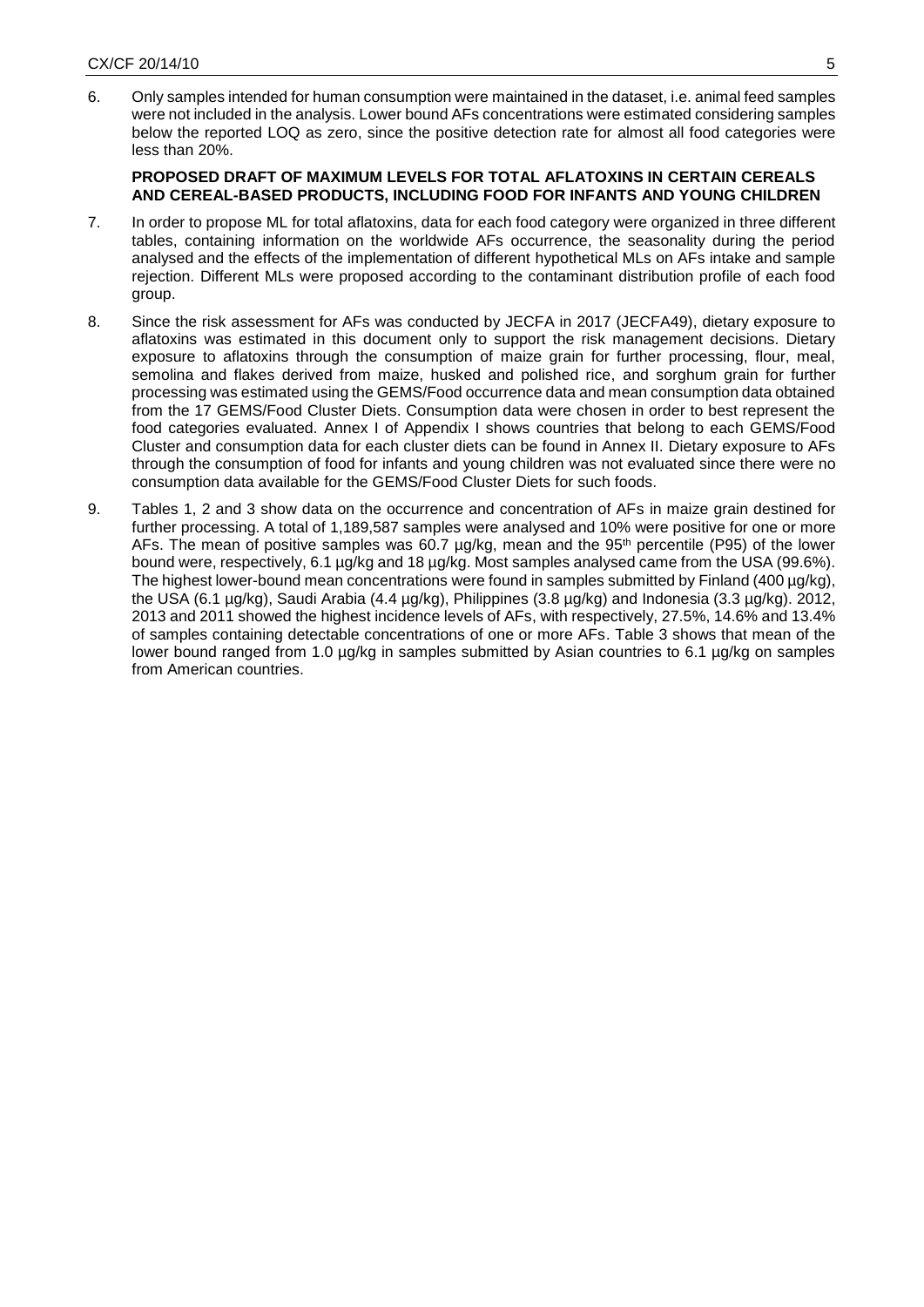| <b>Country</b>  | Number and proportion of<br>positive samples <sup>a</sup> (%) | <b>Mean of positive</b><br>samples (range) - µg/kg | Lower bound <sup>b</sup><br>$(\mu g/kg)$ |                  |
|-----------------|---------------------------------------------------------------|----------------------------------------------------|------------------------------------------|------------------|
|                 |                                                               |                                                    | <b>Mean</b>                              | P95 <sup>c</sup> |
| Belgium         | 1/19(5.3)                                                     | 2.0(2.0)                                           | 0.1                                      |                  |
| <b>Brazil</b>   | 0/36(0)                                                       | $<$ LOQ                                            | LOO                                      |                  |
| <b>Bulgaria</b> | 0/3(0)                                                        | $<$ LOQ                                            | LOO                                      |                  |
| Canada          | 29/64 (45.3)                                                  | $0.1(0.1-90)$                                      | 2.9                                      | 7.9              |
| Cyprus          | 1/9(11.1)                                                     | 0.8(0.8)                                           | 0.1                                      | $\blacksquare$   |
| European Union  | 1,070/4,045 (26.5)                                            | 7.5 (0.02-226)                                     | 2.0                                      | 6.7              |
| Finland         | 2/2(100)                                                      | 400.4 (0.8-800)                                    | 400.4                                    |                  |
| France          | 0/11(0)                                                       | $<$ LOQ                                            | LOO                                      |                  |
| Germany         | 0/7(0)                                                        | $<$ LOQ                                            | LOO                                      |                  |
| Hungary         | 1/12(8.3)                                                     | 4.4(4.4)                                           | 0.4                                      |                  |
| Indonesia       | 14/20 (70.0)                                                  | $4.7(0.3-16.2)$                                    | 3.3                                      | 16.2             |
| Ireland         | 1/4(25)                                                       | 1.0(1.0)                                           | 0.3                                      |                  |
| Italy           | 2/8(25)                                                       | 6.6(6.6)                                           | 1.7                                      |                  |
| Philippines     | 3/7(42.9)                                                     | $8.8(2.0-14.8)$                                    | 3.8                                      |                  |
| Poland          | 0/10(0)                                                       | LOO                                                | LOO                                      |                  |
| Romania         | 64/148 (43.2)                                                 | $3.9(0.1 - 41.3)$                                  | 1.7                                      | 4.8              |
| Saudi Arabia    | 4/37(10.8)                                                    | $3.8(0.1-9.9)$                                     | 4.4                                      |                  |
| Singapore       | 0/27(0)                                                       | $<$ LOQ                                            | LOO                                      |                  |
| Slovakia        | 0/3(0)                                                        | $<$ LOQ                                            | LOO                                      |                  |
| Slovenia        | 0/25(0)                                                       | LOO                                                | LOO                                      |                  |
| Spain           | 0/5(0)                                                        | $<$ LOQ                                            | LOO                                      |                  |
| Thailand        | 0/20(0)                                                       | $<$ LOQ                                            | LOO                                      |                  |
| <b>USA</b>      | 181, 161/1, 185, 065 (10.0)                                   | 61.2 (0.02-9,928)                                  | 6.1                                      | 18.0             |
| <b>Total</b>    | 119,352/1,189,587 (10.0)                                      | 60.7 (0.02-9,928)                                  | 6.1                                      | 18.0             |

**Table 1**. GEMS/Food data on the occurrence and concentrations of AFs in maize grain destined for further processing.

aSamples analysed with methods with LOQ higher than 20 µg/kg were removed; bLB: mean of all samples (samples below LOQ were considered as zero); cP95 was only estimated when the number of positive samples were ≥10.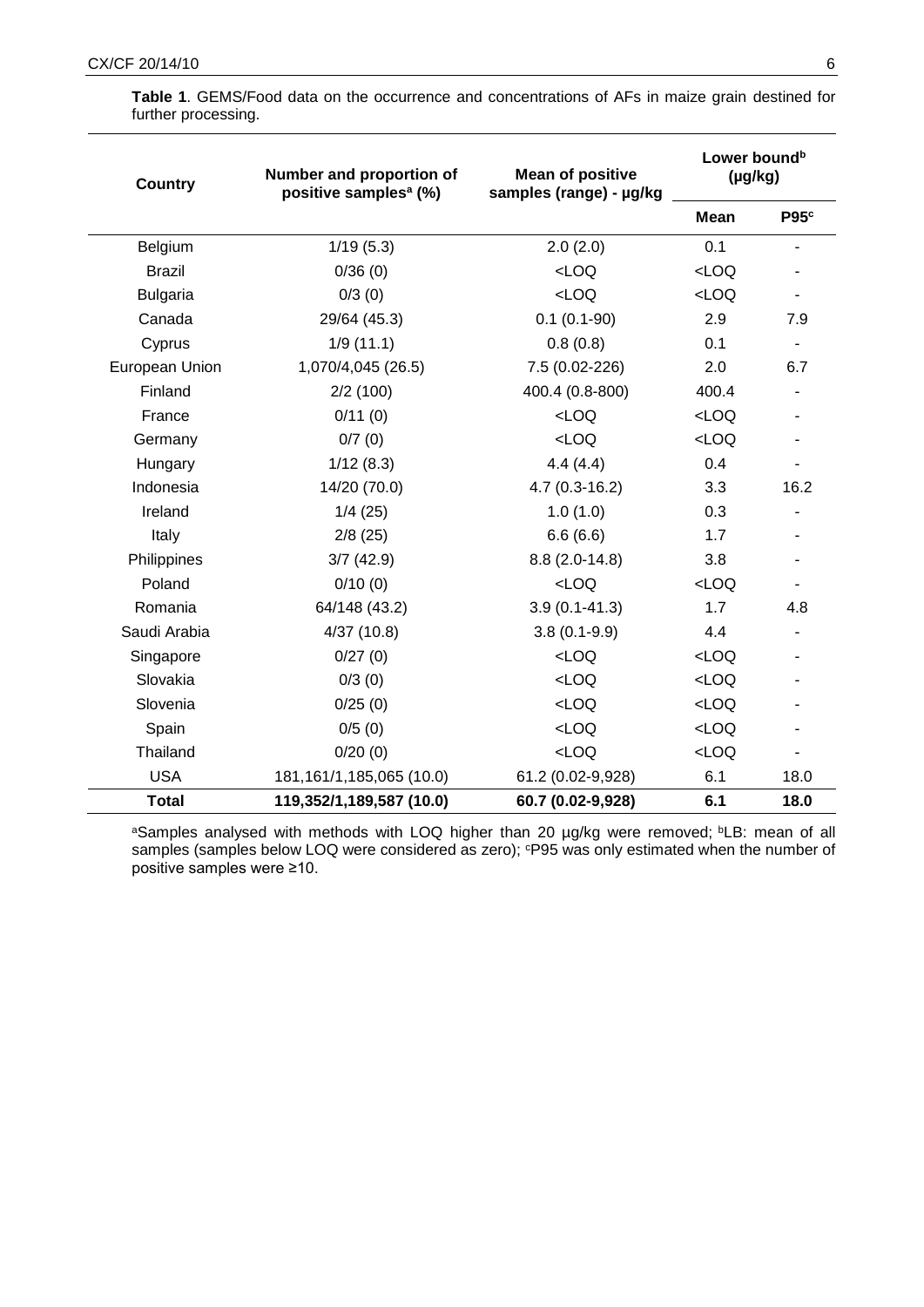| Year      | Number and proportion of positive | <b>Mean of positive samples</b>                                                   | Lower bound <sup>b</sup><br>$(\mu g/kg)$              |                          |
|-----------|-----------------------------------|-----------------------------------------------------------------------------------|-------------------------------------------------------|--------------------------|
|           | samples <sup>a</sup> (%)          | (range) - µg/kg                                                                   | <b>Mean</b>                                           | P95 <sup>c</sup>         |
| 2007      | 13/20 (65.0)                      | $3.4(0.07-16.2)$                                                                  | 3.3                                                   | 16.2                     |
| 2008      | 0/6(0)                            | <loq< td=""><td><loq< td=""><td><math>\overline{a}</math></td></loq<></td></loq<> | <loq< td=""><td><math>\overline{a}</math></td></loq<> | $\overline{a}$           |
| 2009      | 10/60 (16.7)                      | $11.5(0.4-56.2)$                                                                  | 1.9                                                   | 7.1                      |
| 2010      | 2,542/37,624 (6.8)                | 15.3 (2.0-29.8)                                                                   | 4.1                                                   | 7.0                      |
| 2011      | 21,481/160,769 (13.4)             | $5.6(0.2 - 186.2)$                                                                | 10.4                                                  | 62.0                     |
| 2012      | 44,480/161,623 (27.5)             | $7.4(0.1-800)$                                                                    | 23.0                                                  | 96.0                     |
| 2013      | 22,129/15,244 (14.6)              | 10.7 (0.1-319.6)                                                                  | 5.6                                                   | 20.0                     |
| 2014      | 5,642/102,865 (5.5)               | $2.1(0.2-14.8)$                                                                   | 0.9                                                   | 5.3                      |
| 2015      | 3,929/102,824 (3.8)               | 14.8 (0.001-226)                                                                  | 1.8                                                   | 0.0                      |
| 2016      | 4,690/120,291 (3.9)               | 10.3 (0.02-113.3)                                                                 | 1.5                                                   | 0.0                      |
| 2017      | 5,408/121,017 (4.5)               | $4.1(0.3-47.9)$                                                                   | 1.9                                                   | 0.0                      |
| 2018      | 5,943/144,886 (4.1)               | $2.7(1.6-4.5)$                                                                    | 0.8                                                   | 0.0                      |
| 2019      | 3,085/86,319 (3.6)                | 19.1 (3.9-34.9)                                                                   | 0.6                                                   | 0.0                      |
| <b>NS</b> | 0/39(0)                           | $<$ LOQ                                                                           | LOO                                                   | $\overline{\phantom{a}}$ |
| Total     | 119,352/1,189,587 (10.0)          | 60.7 (0.02-9,928)                                                                 | 6.1                                                   | 18.0                     |

**Table 2**. GEMS/Food data on the occurrence and concentrations of AFs in maize grain destined for further processing organized by year of sampling.

NS: year of sampling was not specified; <sup>a</sup>Samples analysed with methods with LOQ higher than 20 µg/kg were removed; <sup>b</sup>LB: mean of all samples (samples below LOQ were considered as zero); <sup>c</sup>P95 was only estimated when the number of positive samples were ≥10.

**Table 3**. GEMS/Food data on the occurrence and concentrations of AFs in maize grain destined for further processing organized by continent.

| <b>Continent</b> | Number and proportion of positive | <b>Mean of positive samples</b> | Lower bound <sup>b</sup><br>$(\mu g/kg)$ |      |
|------------------|-----------------------------------|---------------------------------|------------------------------------------|------|
|                  | samples <sup>a</sup> $(\%)$       | (range) - µg/kg<br>Mean         | P95c                                     |      |
| America          | 118,190/1,185,165 (10.0)          | 61.2 (0.02-9928)                | 6.1                                      | 18   |
| Asia             | 21/111 (18.9)                     | $5.1(0.05-16.2)$                | 1.0                                      | 5.4  |
| Europe           | 1,142/4,311 (26.5)                | 8.0 (0.02-800)                  | 2.1                                      | 6.6  |
| <b>Total</b>     | 119,352/1,189,587 (10.0)          | 60.7 (0.02-9928)                | 6.1                                      | 18.0 |

aSamples analysed with methods with LOQ higher than 20 µg/kg were removed; bLB: mean of all samples (samples below LOQ were considered as zero); <sup>c</sup>P95 was only estimated when the number of positive samples were ≥10.

10. Table 4 shows the impact of the implementation of MLs on exposure and on rejection rates for AFs in maize grain destined for further processing. The intake reduction was estimated for the Cluster Diet with the highest consumption of the food category being examined (worst case scenario -G06) and the sample rejection rate was calculated using all samples in the data set. Four different hypothetical MLs were considered, based on the AFs contamination profile of maize grain data submitted to the GEMS/Food database. Among the four values considered, the establishment of an ML of 20 µg/kg seems to be the most adequate value, both for intake reduction (90.5%; G06) as well as the sample rejection rate (4.5%).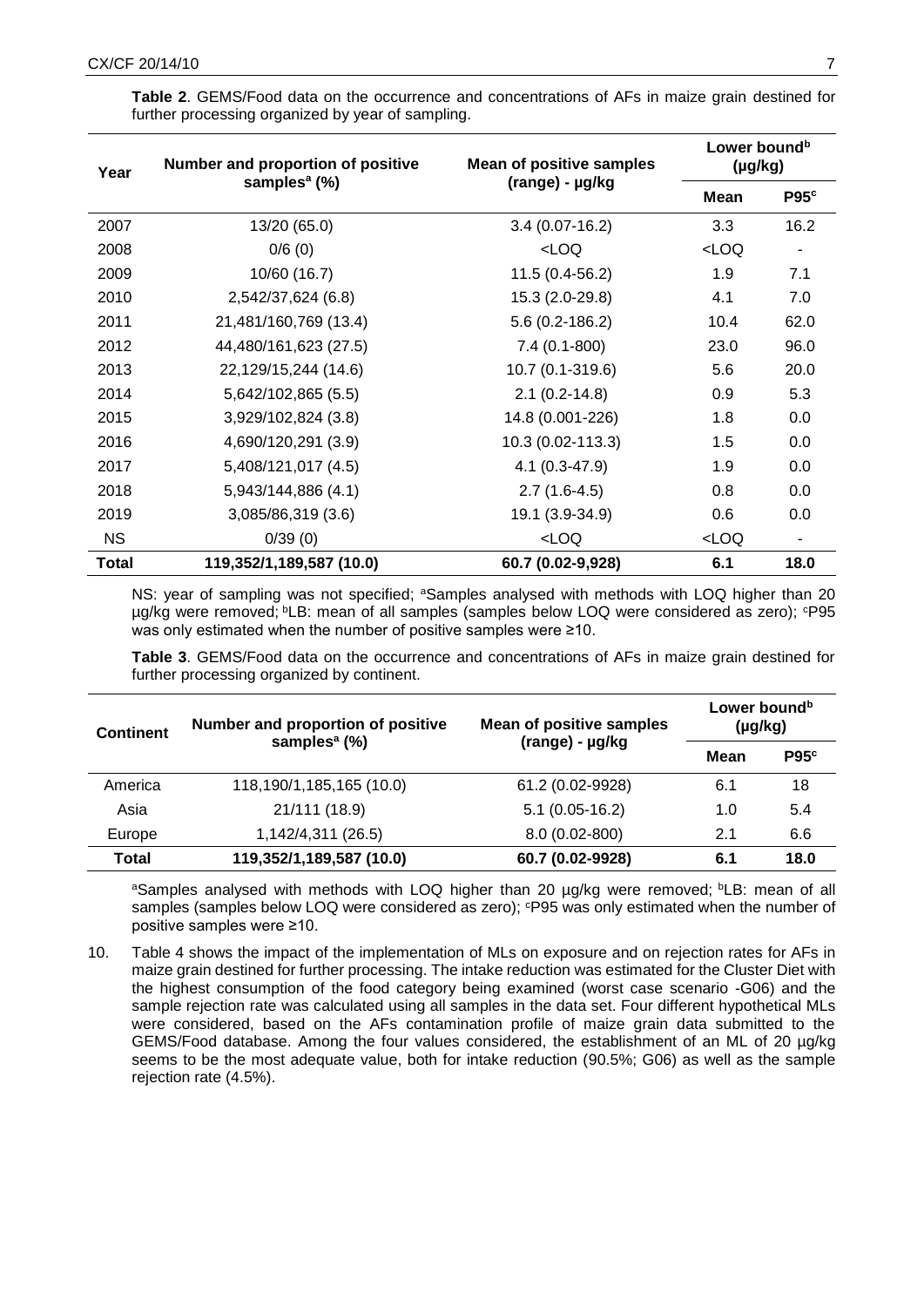| Table 4. Effect of hypothetical MLs on aflatoxins intake through the consumption of maize grain for |  |  |  |
|-----------------------------------------------------------------------------------------------------|--|--|--|
| Cluster G06 (highest consumption pattern).                                                          |  |  |  |

| <b>ML</b><br>(µg/kg) | Mean AF (µg/kg) | <b>Intake</b><br>(ng/kg bw per<br>$day)$ <sup>a</sup> | Intake reduction (%) | Sample rejection (%) <sup>b</sup> |
|----------------------|-----------------|-------------------------------------------------------|----------------------|-----------------------------------|
| No limits            | 6.1             | 1.25                                                  | ۰                    | ۰                                 |
| 20                   | 0.6             | 0.1                                                   | 90.5                 | 4.5                               |
| 15                   | 0.4             | 0.09                                                  | 93.2                 | 5.4                               |
| 10                   | 0.3             | 0.05                                                  | 95.7                 | 6.6                               |
| 8                    | 0.2             | 0.04                                                  | 97.0                 | 7.4                               |

aConsumption data used: maize, raw;  $G06=12.33$  g/person (mean consumption). **Percentage** of samples above proposed MLs for AFs considering samples from all Clusters Diets for this food category.

- 11. Considering the adoption of a ML of 20 µg/kg for maize grain, the rejection rate would not exceed 5% for any of the countries that submitted samples to the GEMS/Food at this time and would be the following for all samples collected in these years: 2011 (8.2%) and 2012 (17.3%).
- 12. Tables 5, 6 and 7 show data on the occurrence and concentration of AFs in flour, meal, semolina and flakes derived from maize. A total of 3,265 samples were submitted to the GEMS/Food database and 13% were positive for one or more AFs. Mean of positive samples was 13.6 µg/kg, mean and the P95 of the lower bound were respectively 1.8 µg/kg and 1.7 µg/kg. Most samples analysed came from the European Union (55%) and the USA (30%). The highest mean level of the lower bound was found in samples submitted by Singapore (13.9 µg/kg) and Philippines (4.9 µg/kg). The years of 2008 and 2013 showed the highest incidence levels of AFs, with, respectively, 100% (2 of 2 samples) and 28.3%, of samples being positive.

**Table 5**. GEMS/Food data on the occurrence and concentrations of AFs in flour, meal, semolina and flakes derived from maize.

| Country        | Number and proportion of<br>positive samples <sup>a</sup> (%) | <b>Mean of positive</b> | Lower bound <sup>b</sup><br>$(\mu g/kg)$ |                  |
|----------------|---------------------------------------------------------------|-------------------------|------------------------------------------|------------------|
|                |                                                               | samples (range) - µg/kg | Mean                                     | P95 <sup>c</sup> |
| Argentina      | 1/81(1.2)                                                     | 0.1(0.1)                | 0.002                                    | ۰                |
| <b>Brazil</b>  | 0/30(0)                                                       | LOO                     | <loq< td=""><td></td></loq<>             |                  |
| Canada         | 32/209 (15.3)                                                 | $6.1(0.3-18.7)$         | 0.9                                      | 8.8              |
| European Union | 175/1,799 (9.7)                                               | 5.8 (0.01-790)          | 0.6                                      | 0.6              |
| Philippines    | 1/1(100)                                                      | 4.9(4.9)                | 4.9                                      | ۰                |
| Singapore      | 86/165 (52.1)                                                 | 26.7 (0.05-476)         | 13.9                                     | 25.7             |
| <b>USA</b>     | 131/980 (13.4)                                                | 17.4 (0.4-277.9)        | 2.3                                      | 5.6              |
| <b>Total</b>   | 426/3,265 (13.0)                                              | 13.6 (0.01-790)         | 1.8                                      | 1.7              |

aSamples analysed with methods with LOQ higher than 15 µg/kg were removed; <sup>b</sup>LB: mean of all samples (samples below LOQ were considered as zero);  $CP95$  was only estimated when the number of positive samples were ≥10.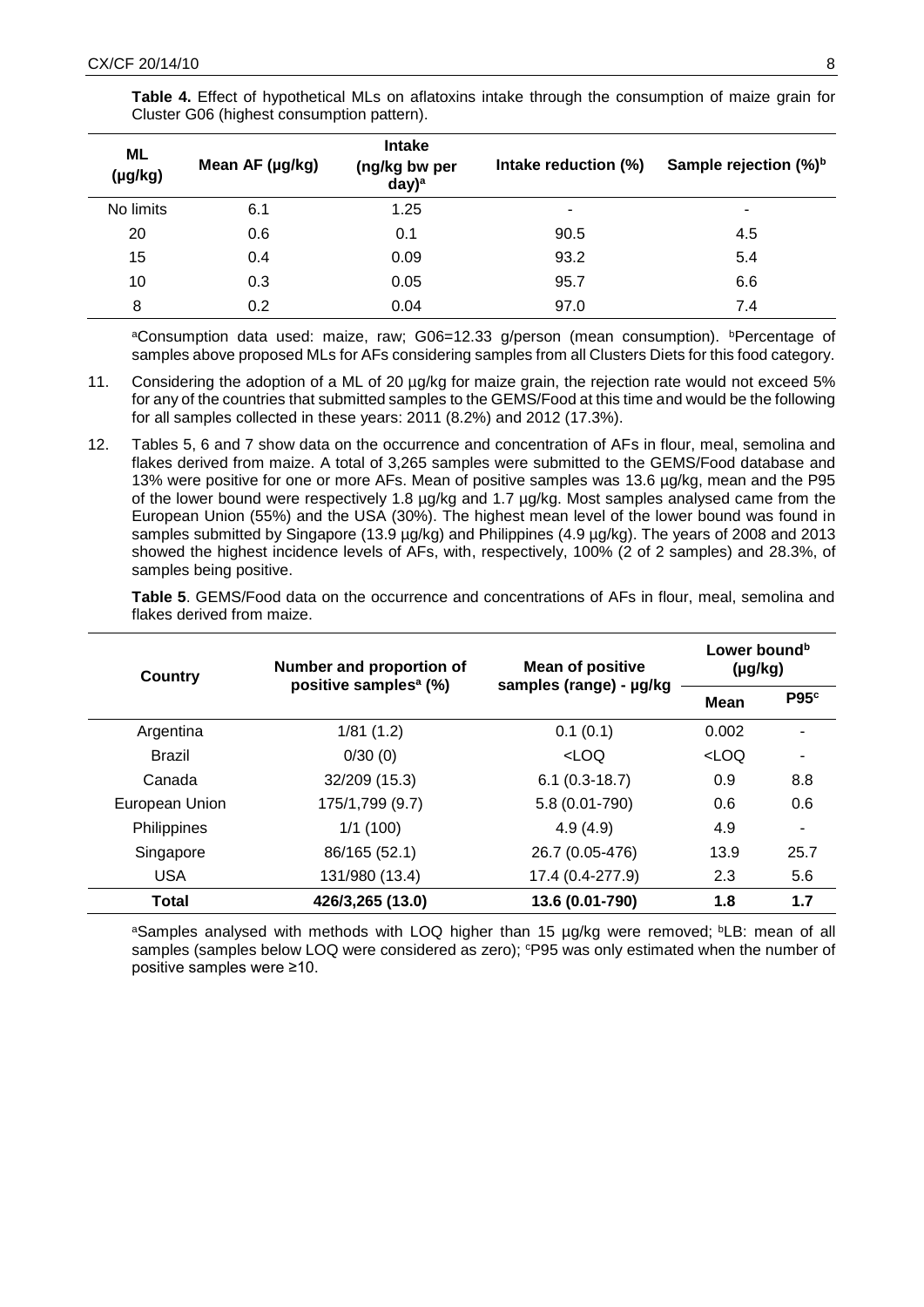| Year      | Number and proportion of positive<br>samples <sup>a</sup> (%) | <b>Mean of positive samples</b><br>(range) - µg/kg | Lower bound <sup>b</sup><br>$(\mu g/kg)$ |                          |
|-----------|---------------------------------------------------------------|----------------------------------------------------|------------------------------------------|--------------------------|
|           |                                                               |                                                    | Mean                                     | P95 <sup>c</sup>         |
| 2008      | 2/2(100)                                                      | 0.4(0.4)                                           | 0.4                                      | $\overline{\phantom{a}}$ |
| 2009      | 20/136 (14.7)                                                 | $4.7(0.2-19.8)$                                    | 0.7                                      | 5.2                      |
| 2010      | 8/120(6.7)                                                    | $1.2(0.2-4.4)$                                     | 0.1                                      |                          |
| 2011      | 20/141 (14.2)                                                 | $2.1(0.2-5.0)$                                     | 0.3                                      | 2.8                      |
| 2012      | 56/529 (10.6)                                                 | $1.5(0.03-10.1)$                                   | 0.2                                      | 0.6                      |
| 2013      | 52/184 (28.3)                                                 | $0.9(0.1-4.9)$                                     | 0.3                                      | 1.1                      |
| 2014      | 43/248 (17.3)                                                 | 26.6 (0.07-476)                                    | 4.6                                      | 1.2                      |
| 2015      | 15/224 (6.7)                                                  | 18.1 (0.02-221)                                    | 1.2                                      | 0.0                      |
| 2016      | 96/546 (17.6)                                                 | 29.9 (0.01-790)                                    | 5.3                                      | 3.1                      |
| 2017      | 48/566 (8.5)                                                  | 16.5 (0.06-394)                                    | 1.4                                      | 0.9                      |
| 2018      | 30/254 (11.8)                                                 | 7.7 (0.84-52.9)                                    | 0.9                                      | 3.0                      |
| 2019      | 7/155(4.5)                                                    | $2.3(0.1-6.6)$                                     | 0.1                                      | $\overline{a}$           |
| <b>NS</b> | 29/160 (18.1)                                                 | $6.3(0.1-18.7)$                                    | 1.1                                      | 9.7                      |
| Total     | 426/3,265 (13.0)                                              | 13.6 (0.01-790)                                    | 1.8                                      | 1.7                      |

**Table 6**. GEMS/Food data on the occurrence and concentrations of AFs in flour, meal, semolina and flakes derived from maize, organized by year of sampling.

NS; year of sampling was not specified; <sup>a</sup>Samples analysed with methods with LOQ higher than 15 µg/kg were removed; <sup>b</sup>LB: mean of all samples (samples below LOQ were considered as zero); <sup>c</sup>P95 was only estimated when the number of positive samples were ≥10.

**Table 7**. GEMS/Food data on the occurrence and concentrations of AFs in flour, meal, semolina and flakes derived from maize, organized by continent.

| <b>Continent</b> | Number and proportion of positive | <b>Mean of positive samples</b> | Lower bound <sup>b</sup><br>$(\mu g/kg)$ |                  |
|------------------|-----------------------------------|---------------------------------|------------------------------------------|------------------|
|                  | samples <sup>a</sup> $(\%)$       | (range) - µg/kg                 | Mean                                     | P95 <sup>c</sup> |
| America          | 164/1,300 (12.6)                  | 15.1 (0.1-277.9)                | 1.9                                      | 4.5              |
| Asia             | 87/166 (52.4)                     | 26.4 (0.1-476)                  | 13.8                                     | 24.9             |
| Europe           | 175/1,799 (9.7)                   | 5.8 (0.01-790)                  | 0.6                                      | 0.6              |
| <b>Total</b>     | 426/3,265 (13.0)                  | 13.6 (0.01-790)                 | 1.8                                      | 1.7              |

aSamples analysed with methods with LOQ higher than 15 µg/kg were removed; bLB: mean of all samples (samples below LOQ were considered as zero);  $P95$  was only estimated when the number of positive samples were ≥10.

13. Table 8 shows the impact of hypothetical MLs for AFs in flour, meal, semolina and flakes derived from maize. Among the five values tested, the data available suggest the establishment of a ML of 10 µg/kg, considering both the intake reduction (90%; G13) as well as the sample rejection rate (1.5%). Considering the adoption of a ML of 10 µg/kg flour, meal, semolina and flakes derived from maize, the rejection rate would exceed 5% only for samples submitted by Singapore (6.1%). The ML of 20 µg/kg was not considered viable since previous discussion papers on aflatoxins in cereals have already showed the effects of processing on the reduction of total AFs content.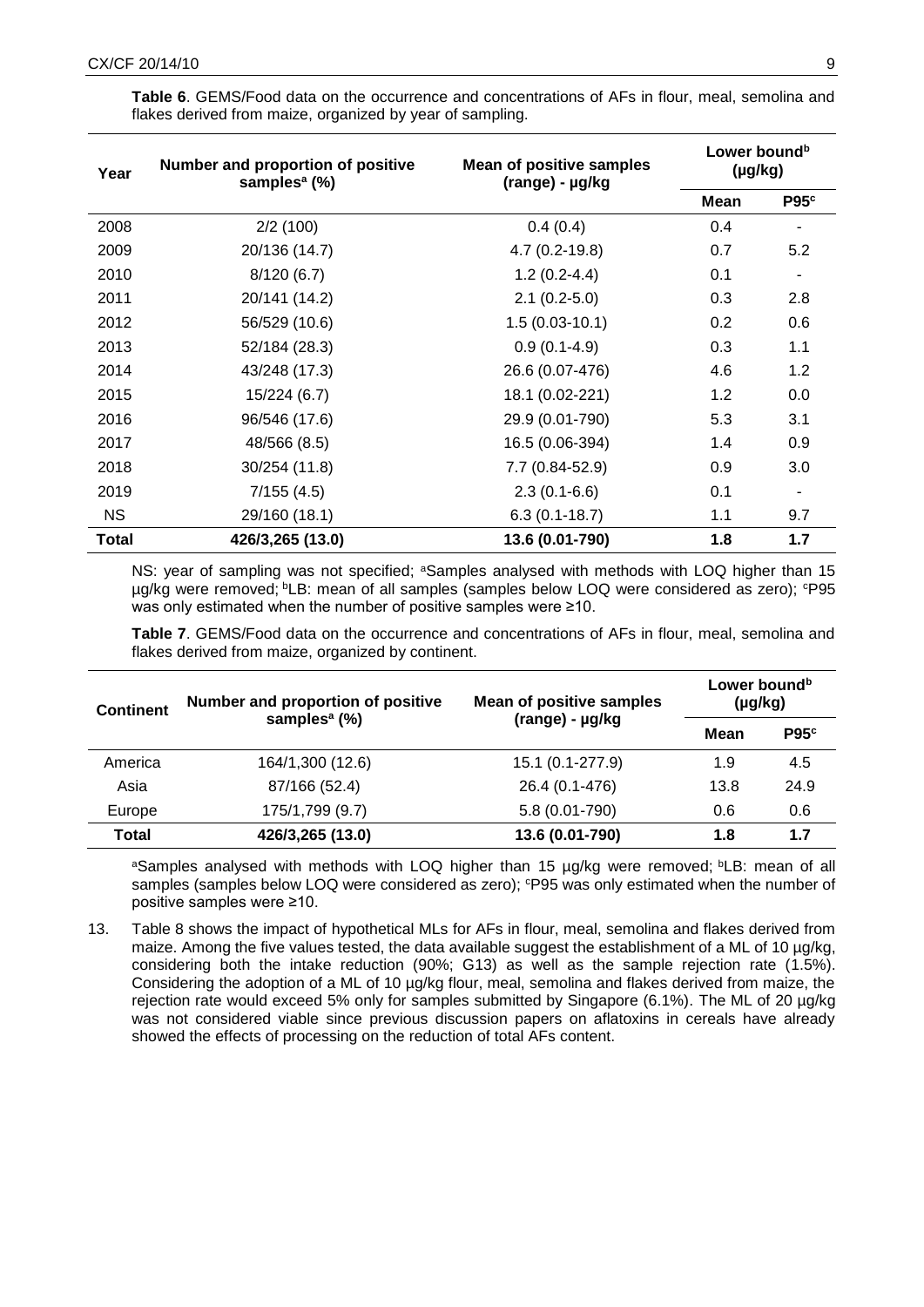| ML<br>$(\mu g/kg)$ | Mean AF (µg/kg) | <b>Intake</b><br>(ng/kg bw per<br>day) <sup>a</sup> | Intake reduction (%) | Sample rejection (%) <sup>b</sup> |
|--------------------|-----------------|-----------------------------------------------------|----------------------|-----------------------------------|
| No limits          | 1.8             | 2.8                                                 | ٠                    | ۰                                 |
| 20                 | 0.3             | 0.4                                                 | 84.4                 | 1.0                               |
| 15                 | 0.25            | 0.4                                                 | 85.9                 | 1.1                               |
| 10                 | 0.2             | 0.3                                                 | 88.5                 | 1.5                               |
| 8                  | 0.18            | 0.3                                                 | 89.6                 | 1.7                               |
| 4                  | 0.09            | 0.1                                                 | 94.8                 | 3.3                               |

**Table 8.** Effect of hypothetical MLs on aflatoxins intake through the consumption of flour, meal, semolina and flakes derived from maize for cluster G13 (highest consumption pattern).

<sup>a</sup>Consumption data used: maize, flour (white flour and wholemeal); G13= 94.34 g/person (mean consumption). <sup>b</sup>Percentage of samples above proposed MLs for AFs considering samples from all Clusters Diets for this food category.

14. Tables 9, 10 and 11 show data on the occurrence and concentration of AFs in husked rice. 22.5% of the 692 samples submitted to the GEMS/Food database were positive for at least one aflatoxin. Mean of positive samples was 9.4 µg/kg, mean and the P95 of the lower bound were 2.1 µg/kg and 8.0 µg/kg. USA, European Union and Thailand contributed with the largest dataset of husked rice, representing 42%, 28% and 13% of the samples, respectively. The highest mean level of the lower bound was found in samples submitted by Finland (66.8 µg/kg), Thailand (3.4 µg/kg), and USA (2.9 µg/kg). The highest incidence levels of AFs were found in the years of 2017 (43%), 2008 (42%), 2009 (36%) and 2010 (31%).

| <b>Country</b> | Number and proportion of          | <b>Mean of positive</b><br>samples (range) - | Lower bound <sup>b</sup><br>$(\mu g/kg)$ |                  |
|----------------|-----------------------------------|----------------------------------------------|------------------------------------------|------------------|
|                | positive samples <sup>a</sup> (%) | µg/kg                                        | Mean                                     | P95 <sup>c</sup> |
| Austria        | 1/2(50)                           | 0.2(0.2)                                     | 0.1                                      |                  |
| <b>Brazil</b>  | 2/19(10.5)                        | 0.3(0.3)                                     | 0.03                                     |                  |
| Canada         | 16/43 (37.2)                      | $0.8(0.01 - 7.1)$                            | 0.3                                      | 1.4              |
| European Union | 63/195 (32.3)                     | $1.8(0.1-10.3)$                              | 0.6                                      | 4.2              |
| Finland        | 3/3(100)                          | 66.8 (0.2-200)                               | 66.8                                     |                  |
| France         | 1/2(50)                           | 4.2(4.2)                                     | 2.1                                      |                  |
| Lithuania      | 0/3(0)                            | LOO                                          | $<$ LOQ                                  |                  |
| Romania        | 0/1(0)                            | LOO                                          | <loq< td=""><td></td></loq<>             |                  |
| Singapore      | 2/35(5.7)                         | $0.1(0.1-0.18)$                              | 0.01                                     |                  |
| Slovakia       | 1/6(16.7)                         | 0.4(0.4)                                     | 0.06                                     |                  |
| Spain          | 0/2(0)                            | LOO                                          | $<$ LOQ                                  |                  |
| Sweden         | $0/1$ (0)                         | LOO                                          | $<$ LOQ                                  |                  |
| Thailand       | 20/90 (22.2)                      | 15.5 (0.3-104)                               | 3.4                                      | 13.6             |
| <b>USA</b>     | 47/290 (16.2)                     | 17.8 (0.6-132)                               | 2.9                                      | 11.1             |
| <b>Total</b>   | 156/692 (22.5)                    | $9.4(0.01-200)$                              | 2.1                                      | 8.0              |

**Table 9**. GEMS/Food data on the occurrence and concentrations of AFs in husked rice.

aSamples analysed with methods with LOQ higher than 15 µg/kg were removed; bLB: mean of all samples (samples below LOQ were considered as zero); <sup>c</sup>P95 was only estimated when the number of positive samples were ≥10.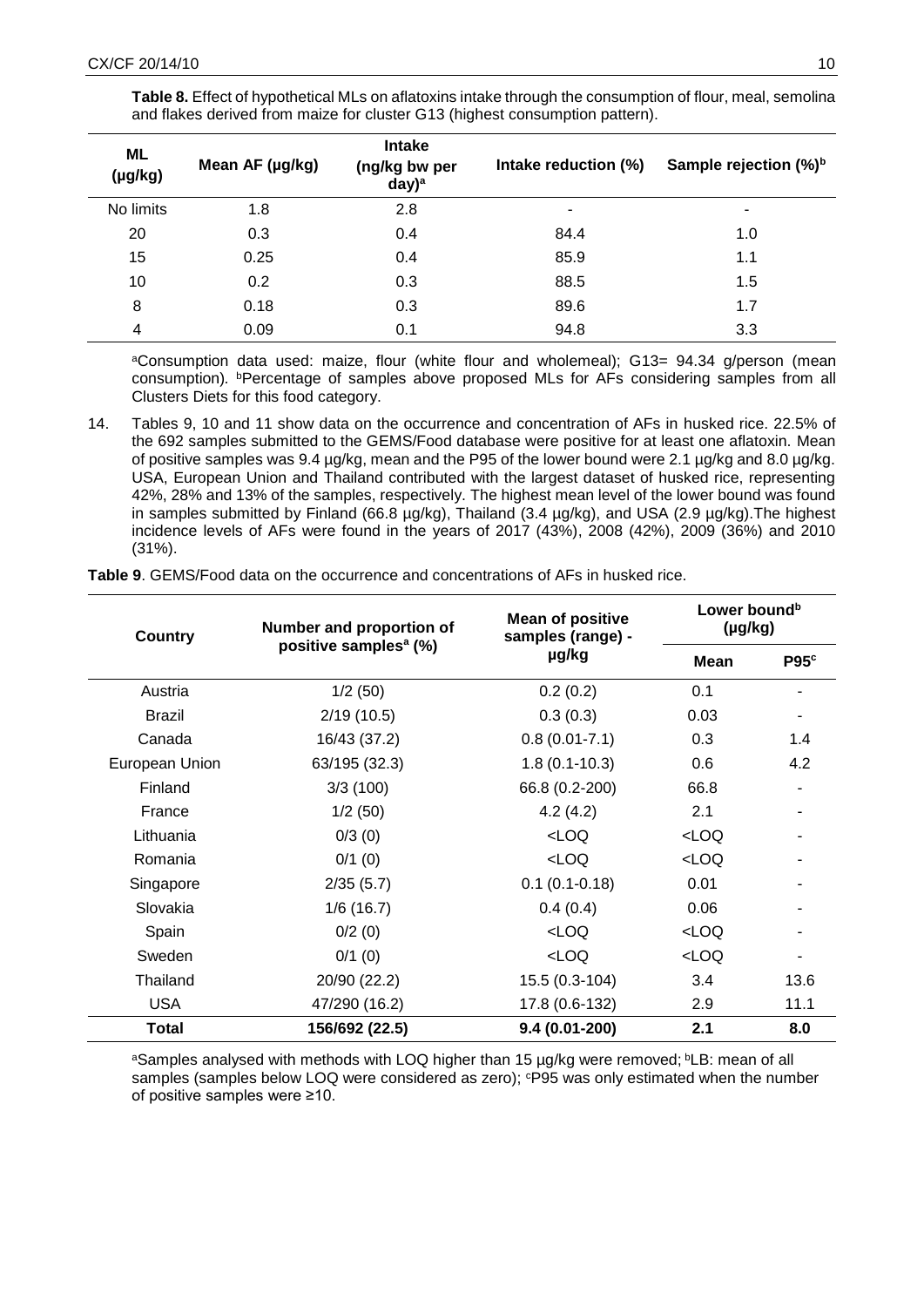| Year  | Number and proportion of positive<br>samples <sup>a</sup> (%) | <b>Mean of positive samples</b><br>(range) - µg/kg        | Lower bound <sup>b</sup><br>$(\mu g/kg)$ |                  |
|-------|---------------------------------------------------------------|-----------------------------------------------------------|------------------------------------------|------------------|
|       |                                                               |                                                           | <b>Mean</b>                              | P95 <sup>c</sup> |
| 2008  | 10/24(41.7)                                                   | $1.1(0.01 - 7.1)$                                         | 0.5                                      | 1.8              |
| 2009  | 14/39 (35.9)                                                  | $0.3(0.004-1.4)$                                          | 0.09                                     | 0.3              |
| 2010  | 15/49 (30.6)                                                  | $0.3(0.2-0.4)$                                            | 0.08                                     | 0.3              |
| 2011  | 0/2(0)                                                        | LOO                                                       | LOO                                      |                  |
| 2012  | 6/27(22.2)                                                    | 36.6 (3.6-200)                                            | 8.1                                      | ۰                |
| 2013  | 16/60 (26.7)                                                  | $4.9(0.7-10.3)$                                           | 1.3                                      | 9.5              |
| 2014  | 0/37(0)                                                       | <loq< td=""><td><math>&lt;</math>LOQ</td><td></td></loq<> | $<$ LOQ                                  |                  |
| 2015  | 4/44(9.1)                                                     | 22.3 (1.3-82.1)                                           | 2.0                                      |                  |
| 2016  | 5/62(8.1)                                                     | $3.4(0.2-6.8)$                                            | 0.3                                      |                  |
| 2017  | 26/61 (42.6)                                                  | $0.7(0.1-4.9)$                                            | 0.3                                      | 0.5              |
| 2018  | 17/64 (26.6)                                                  | 16.2 (0.3-104)                                            | 4.3                                      | 26.0             |
| 2019  | 7/75(9.3)                                                     | $7.1(0.3-34.5)$                                           | 0.7                                      |                  |
| NS.   | 37/148 (25)                                                   | 19.4 (2.0-132)                                            | 4.9                                      | 17.0             |
| Total | 156/692 (22.5)                                                | $9.4(0.01 - 200)$                                         | 2.1                                      | 8.0              |

**Table 10**. GEMS/Food data on the occurrence and concentrations of AFs in husked rice organized by year of sampling.

NS: year of sampling was not specified; <sup>a</sup>Samples analysed with methods with LOQ higher than 15 ug/kg were removed; <sup>b</sup>LB: mean of all samples (samples below LOQ were considered as zero); <sup>c</sup>P95 was only estimated when the number of positive samples were ≥10.

**Table 11**. GEMS/Food data on the occurrence and concentrations of AFs in husked rice, organized by continent.

| <b>Continent</b> | Number and proportion of positive | <b>Mean of positive samples</b> | Lower bound <sup>b</sup><br>$(\mu g/kg)$ |                  |
|------------------|-----------------------------------|---------------------------------|------------------------------------------|------------------|
|                  | samples <sup>a</sup> $(\%)$       | (range) - µg/kg                 | Mean                                     | P95 <sup>c</sup> |
| America          | 65/352 (18.5)                     | 13.1 (0.01-132)                 | 2.4                                      | 9.0              |
| Asia             | 22/125 (17.6)                     | $14.1(0.1-104)$                 | 2.5                                      | 3.1              |
| Europe           | 69/215 (32.1)                     | $4.6(0.1-200)$                  | 1.5                                      | 4.2              |
| <b>Total</b>     | 156/692 (22.5)                    | $9.4(0.01-200)$                 | 2.1                                      | 8.0              |

aSamples analysed with methods with LOQ higher than 15 µg/kg were removed; bLB: mean of all samples (samples below LOQ were considered as zero); <sup>c</sup>P95 was only estimated when the number of positive samples were ≥10.

15. Table 12 shows the impact of hypothetical MLs for husked rice. The establishment of a ML of 15 µg/kg seems the most adequate value, considering a reduction of 74% in AFs intake for cluster G03, the cluster with the highest reported consumption of rice, and a sample rejection rate of 2.7%.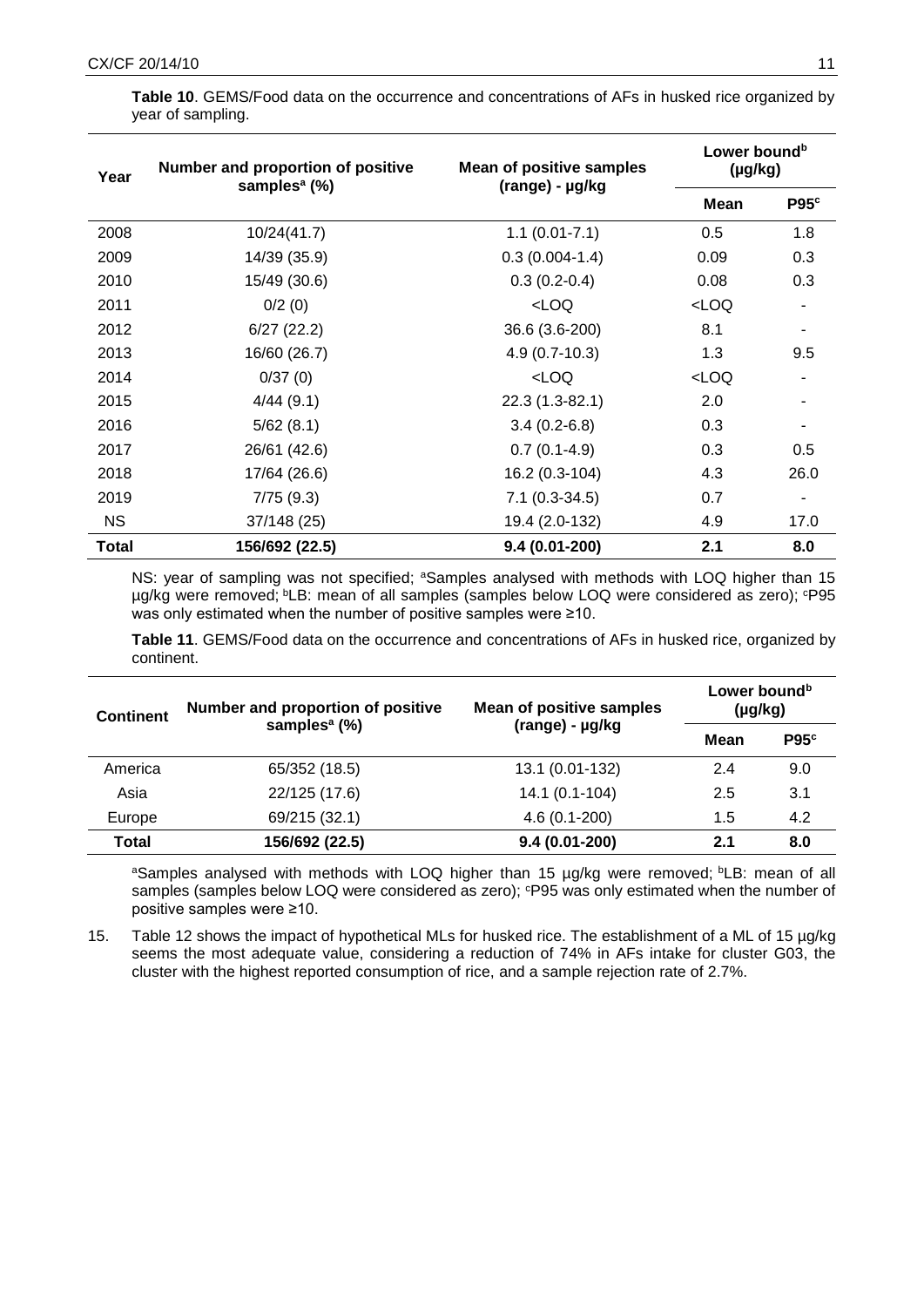| ML<br>$(\mu g/kg)$ | Mean AF (µg/kg) | <b>Intake</b><br>(ng/kg bw per<br>$day)^a$ | Intake reduction (%) | Sample rejection (%) <sup>b</sup> |
|--------------------|-----------------|--------------------------------------------|----------------------|-----------------------------------|
| No limits          | 2.14            | 1.11                                       |                      | ٠                                 |
| 20                 | 0.65            | 0.34                                       | 69.7                 | 2.2                               |
| 15                 | 0.55            | 0.29                                       | 74.2                 | 2.7                               |
| 12                 | 0.53            | 0.28                                       | 75.2                 | 2.9                               |
| 10                 | 0.47            | 0.24                                       | 78.1                 | 3.5                               |
| 8                  | 0.34            | 0.17                                       | 84.2                 | 4.9                               |

**Table 12**. Effect of hypothetical MLs on aflatoxins intake through the consumption of husked rice for cluster G03 (highest consumption pattern).

<sup>a</sup>Consumption data used: rice, husked, dry (incl. paddy rice); G03=31.05 g/person (mean consumption). *bPercentage of samples above proposed MLs for AFs considering samples from all Clusters Diets for* this food category.

- 16. If the committee agrees on the adoption of a ML of 15 µg/kg for husked rice, samples collected in 2018 and with no information on sampling date would exceed 5% of the rejection rate, representing, respectively, 11% and 6.1% of the samples available on the dataset.
- 17. Data on the occurrence and concentration of AFs in polished rice are shown in Tables 13, 14 and 15. A total of 7261 samples were submitted to the GEMS/Food database, being 20% positive for one or more AFs. Mean of positive samples was 3.0 µg/kg, mean and the P95 of the lower bound were, respectively, 0.6 µg/kg and 1.1 µg/kg. Most samples analysed came from European Union (73%), the USA (8.8%) and Thailand (8.3%). The highest mean level of the lower bound was found is samples submitted by Finland (109.6 µg/kg), followed by Czech Republic and Luxembourg (0.8 µg/kg). The highest incidence of AFs was found in 2008 (56%) and 2009 (56%), followed by the years of 2013 (34%), 2010 (28%) and 2011 (28%).

**Table 13**. GEMS/Food data on the occurrence and concentrations of AFs in polished rice.

| <b>Country</b>        | Number and<br>proportion of             | <b>Mean of positive</b><br>samples (range) - | Lower bound <sup>b</sup> (µg/kg) |                  |
|-----------------------|-----------------------------------------|----------------------------------------------|----------------------------------|------------------|
|                       | positive samples <sup>a</sup><br>$(\%)$ | µg/kg                                        | Mean                             | P95 <sup>c</sup> |
| <b>Brazil</b>         | 1/71(1.4)                               | 4.9(4.9)                                     | 0.07                             |                  |
| <b>Bulgaria</b>       | 0/10(0)                                 | <loq< td=""><td>LOO</td><td></td></loq<>     | LOO                              |                  |
| Canada                | 46/80 (57.5)                            | $0.4(0.002 - 2.9)$                           | 0.2                              | 1.6              |
| <b>Czech Republic</b> | 2/3(66.7)                               | 1.2(1.2)                                     | 0.8                              |                  |
| European Union        | 1,249/5,271 (23.7)                      | $1.2(0.01-251)$                              | 0.3                              | 1.2              |
| Finland               | 22/22 (100)                             | 109.6 (0.2-800)                              | 109.6                            | 770.0            |
| Hungary               | 0/10(0)                                 | LOO                                          | LOO                              |                  |
| Ireland               | 0/1(0)                                  | $<$ LOQ                                      | $<$ LOQ                          |                  |
| Luxembourg            | 2/2(100)                                | $0.8(0.09-1.5)$                              | 0.8                              |                  |
| Romania               | 2/5(40)                                 | $1.2(0.08-2.3)$                              | 0.5                              |                  |
| Saudi Arabia          | 39/401 (9.7)                            | $2.9(0.01-27.1)$                             | 0.3                              | 0.7              |
| Singapore             | 3/53(5.7)                               | $0.1(0.06 - 0.16)$                           | 0.01                             |                  |
| Slovakia              | 0/84(0)                                 | LOO                                          | LOO                              |                  |
| Spain                 | 0/1(0)                                  | LOO                                          | LOO                              |                  |
| Thailand              | 82/602 (13.6)                           | $1.5(0.3-28.9)$                              | 0.2                              | 0.6              |
| <b>USA</b>            | 28/645 (4.3)                            | $8.7(0.6-88)$                                | 0.4                              | 0.0              |
| <b>Total</b>          | 1,476/7,261 (20.3)                      | 3.0 (0.002-800)                              | 0.6                              | 1.1              |

aSamples analysed with methods with LOQ higher than 12 ug/kg were removed; <sup>b</sup>LB: mean of all samples (samples below LOQ were considered as zero);  $P95$  was only estimated when the number of positive samples were ≥10.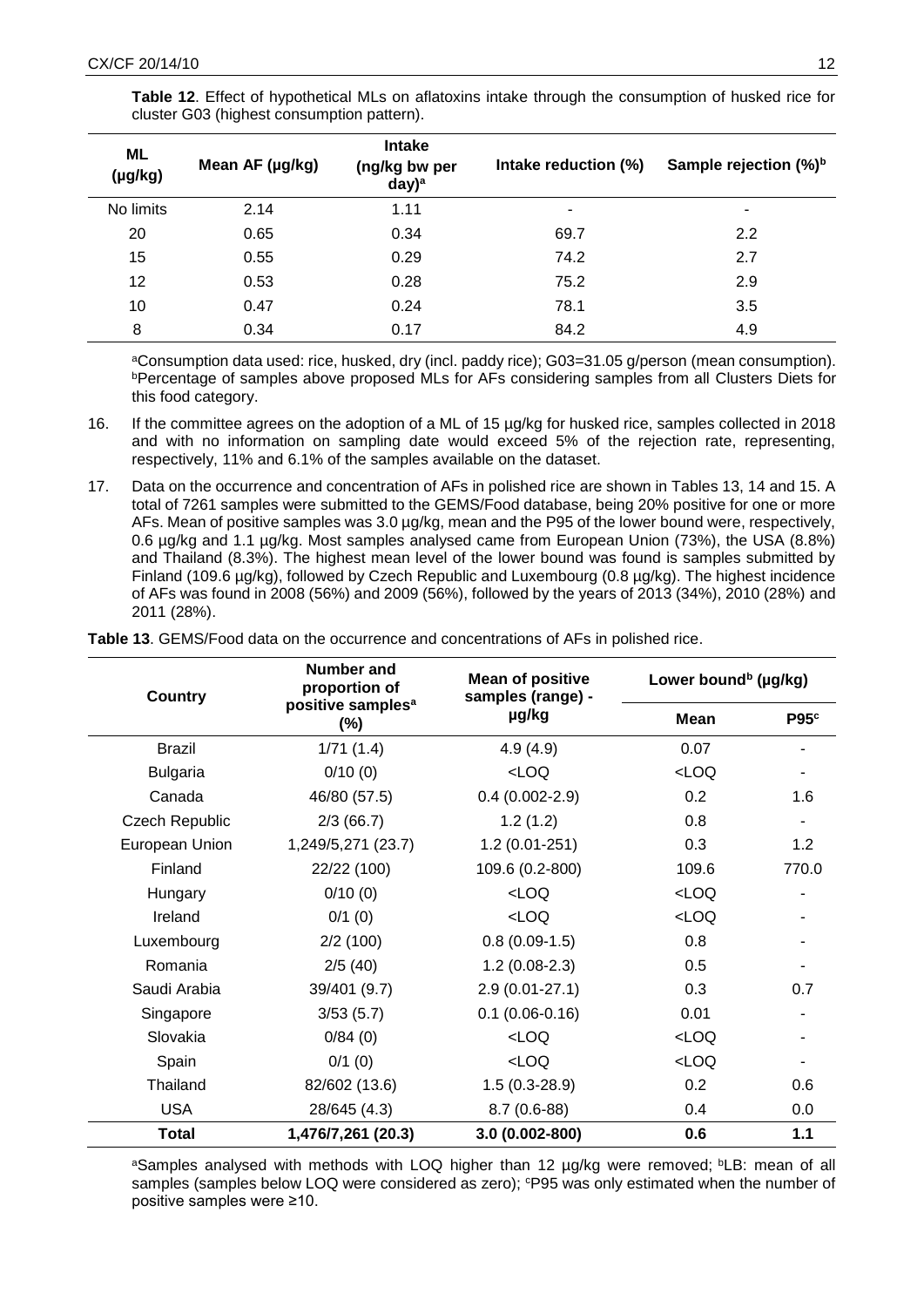| Year  | Number and proportion of positive | <b>Mean of positive samples</b> |      | Lower bound <sup>b</sup><br>(µg/kg) |
|-------|-----------------------------------|---------------------------------|------|-------------------------------------|
|       | samples <sup>a</sup> (%)          | (range) - µg/kg                 | Mean | P95c                                |
| 2008  | 24/43 (55.8)                      | $0.4(0.01-2.9)$                 | 0.2  | 1.5                                 |
| 2009  | 210/377 (55.7)                    | $0.9(0.002-13.0)$               | 0.5  | 2.7                                 |
| 2010  | 164/582 (28.2)                    | $1.1(0.02-13.6)$                | 0.3  | 1.4                                 |
| 2011  | 173/623 (27.8)                    | $1.4(0.01-17.0)$                | 0.4  | 1.6                                 |
| 2012  | 87/689 (12.6)                     | 28.6 (0.03-800)                 | 3.6  | 0.9                                 |
| 2013  | 220/650 (33.8)                    | $0.7(0.01 - 7.0)$               | 0.2  | 0.8                                 |
| 2014  | 178/991 (18.0)                    | $0.9(0.01-9.0)$                 | 0.2  | 0.8                                 |
| 2015  | 100/616 (16.2)                    | $3.8(0.01 - 251)$               | 0.6  | 0.9                                 |
| 2016  | 125/857 (14.6)                    | $1.4(0.01-27.1)$                | 0.2  | 0.8                                 |
| 2017  | 105/624 (16.8)                    | $1.0(0.01-6.2)$                 | 0.2  | 1.1                                 |
| 2018  | 64/463 (13.8)                     | $1.9(0.3-28.9)$                 | 0.3  | 0.9                                 |
| 2019  | 1/46(2.2)                         | 0.50(0.5)                       | 0.01 | 0.0                                 |
| NS.   | 25/700 (3.6)                      | $9.25(0.06-88.0)$               | 0.3  | 0.0                                 |
| Total | 1,476/7,261 (20.3)                | 3.0 (0.002-800)                 | 0.6  | 1.1                                 |

**Table 14**. GEMS/Food data on the occurrence and concentrations of AFs in polished rice organized by year of sampling.

NS: year of sampling was not specified; <sup>a</sup>Samples analysed with methods with LOQ higher than 12 µg/kg were removed; <sup>b</sup>LB: mean of all samples (samples below LOQ were considered as zero); <sup>c</sup>P95 was only estimated when the number of positive samples were ≥10.

**Table 15**. GEMS/Food data on the occurrence and concentrations of AFs in polished rice, organized by continent.

| <b>Continent</b> | Number and proportion of positive<br>samples <sup>a</sup> $(\%)$ | <b>Mean of positive samples</b> | Lower bound <sup>b</sup><br>$(\mu g/kg)$ |                  |
|------------------|------------------------------------------------------------------|---------------------------------|------------------------------------------|------------------|
|                  |                                                                  | (range) - µg/kg                 | Mean                                     | P95 <sup>c</sup> |
| America          | 75/796 (9.4)                                                     | $3.52(0.002-88)$                | 0.33                                     | 0.2              |
| Asia             | 124/1,056 (11.7)                                                 | $1.93(0.01-29)$                 | 0.23                                     | 0.6              |
| Europe           | 1,277/5,409 (23.6)                                               | $3.1(0.01 - 800)$               | 0.72                                     | 1.2              |
| <b>Total</b>     | 1,476/7,261 (20.3)                                               | 3.0 (0.002-800)                 | 0.6                                      | 1.1              |

aSamples analysed with methods with LOQ higher than 12 µg/kg were removed; bLB: mean of all samples (samples below LOQ were considered as zero); <sup>c</sup>P95 was only estimated when the number of positive samples were ≥10.

18. The impact of hypothetical MLs for AFs in polished rice is shown in Table 16. Considering the data available, the implementation of a ML of 8 µg/kg seems suitable since it will reduce AFs intake in 70% (G09) and would generate a rejection rate of only 0.5%. If the Committee agrees with the ML suggested (8 µg/kg), the rejection rate would exceed 5% only for samples submitted by Finland (27%; 6 samples  $\geq$  200 µg/kg).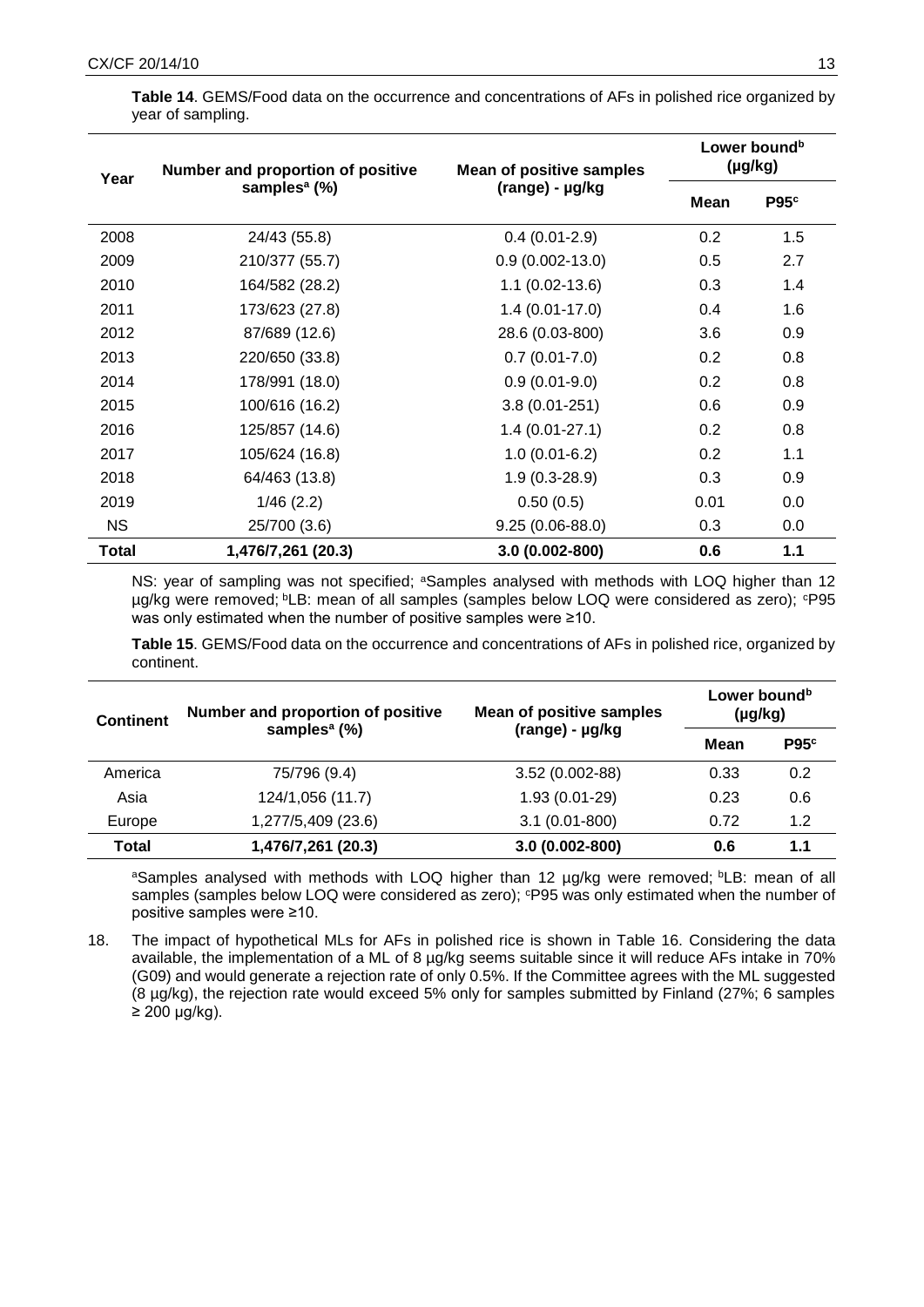**Table 16.** Effect of hypothetical MLs on aflatoxins intake through the consumption of polished rice for cluster G09 (highest consumption pattern).

| <b>ML</b><br>(µg/kg) | Mean AF (µg/kg) | <b>Intake</b><br>(ng/kg bw per day) <sup>a</sup> | Intake reduction (%) | Sample rejection (%) <sup>b</sup> |
|----------------------|-----------------|--------------------------------------------------|----------------------|-----------------------------------|
| No limits            | 0.63            | 2.99                                             |                      | ۰                                 |
| 12                   | 0.201           | 0.96                                             | 68.0                 | 0.28                              |
| 10                   | 0.196           | 0.93                                             | 68.8                 | 0.32                              |
| 8                    | 0.187           | 0.89                                             | 70.2                 | 0.4                               |
| 4                    | 0.14            | 0.68                                             | 77.4                 | 1.2                               |

<sup>a</sup>Consumption data used: rice. polished. dry; G09= 262.1 g/person (mean consumption). <sup>b</sup>Percentage of samples above proposed MLs for AFs considering samples from all Clusters Diets for this food category.

19. Tables 17, 18 and 19 show data on the occurrence and concentration of AFs in sorghum grain destined for further processing. 6% of the 13,168 samples submitted to the GEMS/Food database were positive for at least one aflatoxin. Mean of positive samples was 12.6 ug/kg, and the P95 of the lower bound were 0.7 ug/kg and 6.0 ug/kg. Almost all data of sorghum grain were submitted by the USA (99% of the samples). The highest mean level of the lower bound was found is samples submitted by Indonesia (9.9 µg/kg). The highest incidence levels of AFs were found in the years of 2010 (90%) and 2009 (33%).

**Table 17**. GEMS/Food data on the occurrence and concentrations of AFs in sorghum grain destined for further processing.

| Country           | Number and<br>proportion of<br>positive samples <sup>a</sup> | <b>Mean of positive</b><br>samples (range) - µg/kg | Lower bound <sup>b</sup> (µg/kg) |                  |
|-------------------|--------------------------------------------------------------|----------------------------------------------------|----------------------------------|------------------|
|                   | (%)                                                          |                                                    | Mean                             | P95 <sup>c</sup> |
| Indonesia         | 17/17 (100)                                                  | $9.9(2.3-13.9)$                                    | 9.9                              | 13.8             |
| Japan             | 1/9(11.1)                                                    | 0.4(0.4)                                           | 0.04                             |                  |
| Republic of Korea | 5/93(5.4)                                                    | $4.4(0.3-10.8)$                                    | 0.2                              |                  |
| <b>USA</b>        | 749/13,049 (5.7)                                             | 12.7 (5.0-204)                                     | 0.7                              | 5.0              |
| Total             | 772/13,168 (5.9)                                             | 12.6 (0.3-204)                                     | 0.7                              | 6.0              |

aSamples analysed with methods with LOQ higher than 20 µg/kg were removed; bLB: mean of all samples (samples below LOQ were considered as zero);  $P95$  was only estimated when the number of positive samples were ≥10.

**Table 18**. GEMS/Food data on the occurrence and concentrations of AFs in sorghum grain destined for further processing organized by year of sampling.

| Year         | Number and proportion of positive | <b>Mean of positive samples</b>       | Lower bound <sup>b</sup><br>(µg/kg)<br>P95 <sup>c</sup><br>Mean<br><loq<br>۰<br/>0.1<br/>8.5<br/>13.8<br/><loq<br>0.3<br/>۰<br/>0.7<br/>5.0<br/>0.7</loq<br></loq<br> |     |
|--------------|-----------------------------------|---------------------------------------|-----------------------------------------------------------------------------------------------------------------------------------------------------------------------|-----|
|              | samples <sup>a</sup> $(\%)$       | (range) - µg/kg                       |                                                                                                                                                                       |     |
| 2008         | $0/1$ (0)                         | <loq< td=""><td></td><td></td></loq<> |                                                                                                                                                                       |     |
| 2009         | 1/3(33.3)                         | 0.4(0.4)                              |                                                                                                                                                                       |     |
| 2010         | 18/20 (90.0)                      | $9.4(0.3-13.9)$                       |                                                                                                                                                                       |     |
| 2011         | 0/12(0)                           | <loq< td=""><td></td><td></td></loq<> |                                                                                                                                                                       |     |
| 2012         | 4/84(4.8)                         | $5.5(0.6-10.8)$                       |                                                                                                                                                                       |     |
| <b>NS</b>    | 749/13,048 (5.7)                  | 12.7 (5.0-204)                        |                                                                                                                                                                       |     |
| <b>Total</b> | 772/13,168 (5.9)                  | 12.6 (0.3-204)                        |                                                                                                                                                                       | 6.0 |

NS: year of sampling was not specified; <sup>a</sup>Samples analysed with methods with LOQ higher than 20 µg/kg were removed; <sup>b</sup>LB: mean of all samples (samples below LOQ were considered as zero); <sup>c</sup>P95 was only estimated when the number of positive samples were ≥10.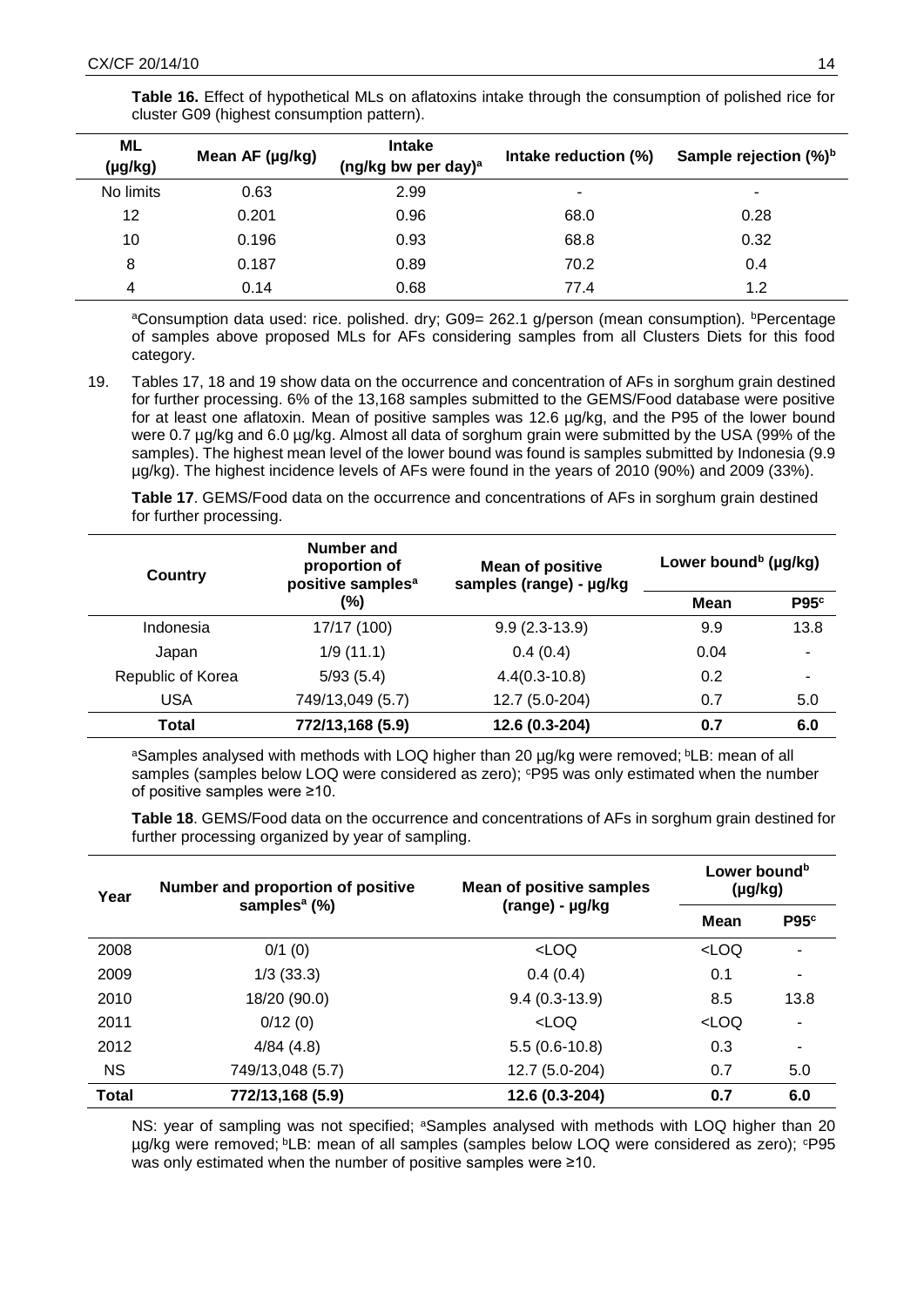**Table 19**. GEMS/Food data on the occurrence and concentrations of AFs in sorghum grain destined for further processing, organized by continent.

| <b>Continent</b> | Number and proportion of positive<br>samples <sup>a</sup> $(\%)$ | <b>Mean of positive samples</b> | Lower bound <sup>b</sup><br>$(\mu g/kg)$ |      |  |
|------------------|------------------------------------------------------------------|---------------------------------|------------------------------------------|------|--|
|                  |                                                                  | (range) - µg/kg                 | Mean                                     | P95c |  |
| America          | 749/13,049 (5.7)                                                 | 12.7 (5.0-204)                  | 0.7                                      | 5.0  |  |
| Asia             | 23/119 (19.3)                                                    | $8.3(0.3-13.9)$                 | 1.6                                      | 13.6 |  |
| Total            | 772/13,168 (5.9)                                                 | 12.6 (0.3-204)                  | 0.7                                      | 6.0  |  |

aSamples analysed with methods with LOQ higher than 20 µg/kg were removed; bLB: mean of all samples (samples below LOQ were considered as zero); <sup>c</sup>P95 was only estimated when the number of positive samples were ≥10.

20. Table 20 shows the impact of hypothetical MLs for sorghum grain destined for further processing. The establishment of a ML of 8 µg/kg seems to be reasonable, considering a reduction of 73% in AFs intake for cluster G12 and a sample rejection rate of 2.7%.

**Table 20.** Effect of hypothetical MLs on aflatoxins intake through the consumption sorghum grain destined for further processing for cluster G12 (highest consumption pattern).

| ML<br>$(\mu g/kg)$ | Mean AF (µg/kg) | <b>Intake</b><br>(ng/kg bw per day) <sup>a</sup> |      | Intake reduction $(\%)$ Sample rejection $(\%)^b$ |
|--------------------|-----------------|--------------------------------------------------|------|---------------------------------------------------|
| No limits          | 0.7             | 0.09                                             | ٠    | ۰                                                 |
| 20                 | 0.5             | 0.06                                             | 32.9 | 0.4                                               |
| 15                 | 0.4             | 0.05                                             | 45.6 | 1.0                                               |
| 10                 | 0.3             | 0.03                                             | 63.7 | 2.0                                               |
| 8                  | 0.2             | 0.02                                             | 72.6 | 2.7                                               |

<sup>a</sup>Consumption data used: sorghum, raw (incl flour. incl beer); G12= 7.12 g/person (mean consumption)*. bPercentage of samples above proposed MLs for AFs considering samples from all Clusters Diets for* this food category

- 21. If the committee agrees on the adoption of a ML of 8 µg/kg for sorghum grain destined for further processing, samples submitted by Indonesia and samples collected on 2010 would exceed 5% of the rejection rate, representing, respectively, 70% and 60% of the samples available on the dataset of the category analysed.
- 22. Data on the occurrence and concentration of AFs in food for infants and young children are shown in Tables 21, 22 and 23. A total of 4,532 samples were submitted to the GEMS/Food database, being 5% positive for one or more AFs. Mean of positive samples was 2.8 µg/kg, mean and the P95 of the lower bound were, respectively, 0.13 µg/kg and 0.0 µg/kg. Most samples analysed were submitted by the European Union (76%), Singapore (7%), USA (5%) and Poland (5%). The highest mean level of the lower bound was found is samples submitted by Finland (38.5 µg/kg). The highest incidence of AFs was found in 2008 (29%), followed by the years of 2009 (14%) and 2013 (11%).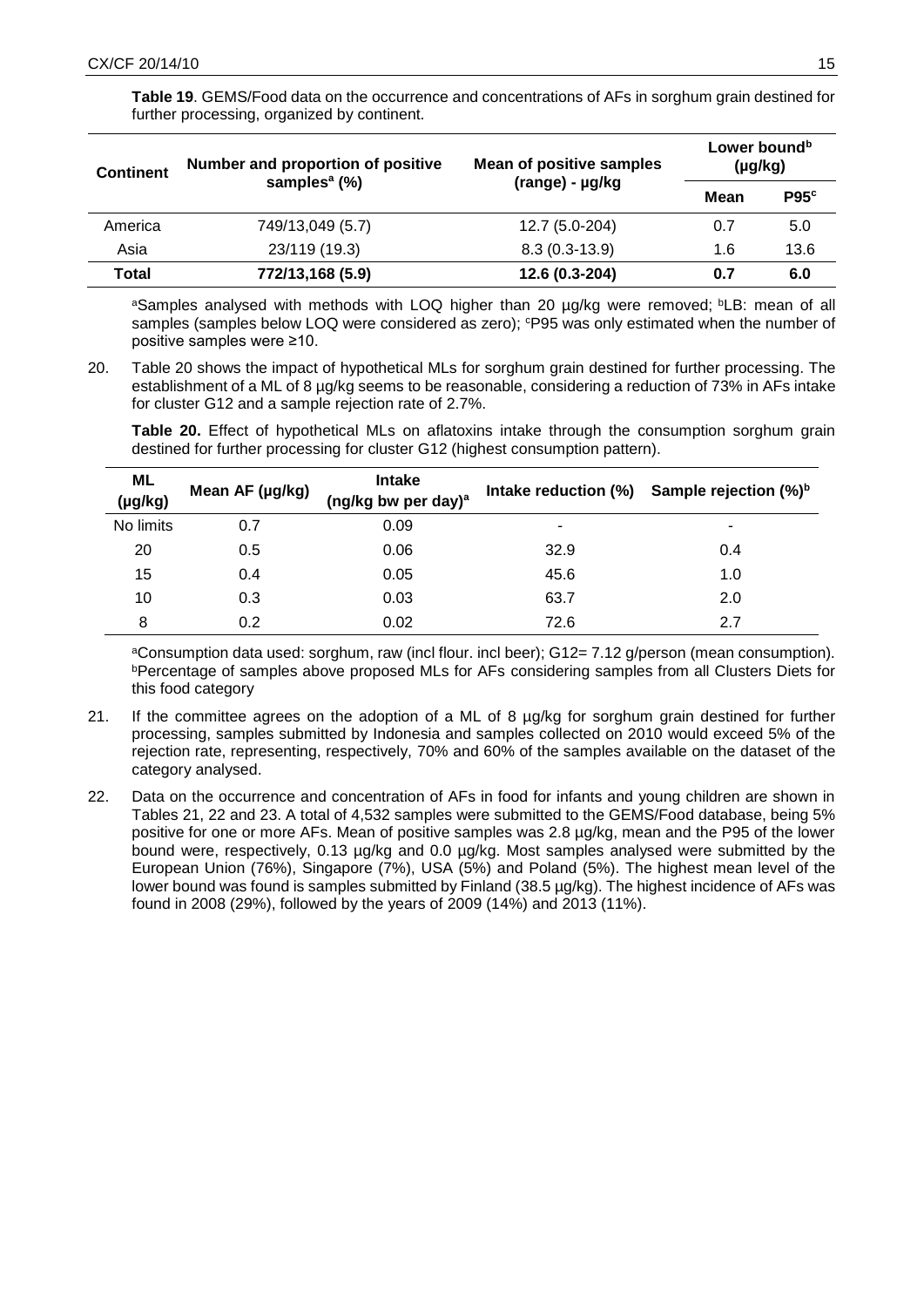| <b>Country</b>        | <b>Number and</b><br>proportion of       | <b>Mean of positive</b><br>samples (range) - | Lower bound <sup>b</sup> (µg/kg) |                  |
|-----------------------|------------------------------------------|----------------------------------------------|----------------------------------|------------------|
|                       | positive samples <sup>a</sup><br>$(\% )$ | µg/kg                                        | <b>Mean</b>                      | P95 <sup>c</sup> |
| Argentina             | 0/4                                      | LOO                                          | LOO                              |                  |
| <b>Brazil</b>         | 0/38(0)                                  | LOO                                          | LOO                              |                  |
| <b>Bulgaria</b>       | 0/2(0)                                   | $<$ LOQ                                      | LOO                              |                  |
| Canada                | 0/50(0)                                  | LOO                                          | LOO                              |                  |
| Cyprus                | 0/1(0)                                   | LOO                                          | LOO                              |                  |
| <b>Czech Republic</b> | 0/13(0)                                  | LOO                                          | LOO                              |                  |
| European Union        | 151/3,461 (4.4)                          | $0.2(0.006-2.1)$                             | 0.01                             | 0.0              |
| Finland               | 13/13 (100)                              | 38.5 (0.3-50)                                | 38.5                             | 50.0             |
| France                | 0/7(0)                                   | LOO                                          | LOO                              |                  |
| Germany               | 0/40(0)                                  | LOO                                          | LOO                              |                  |
| Hong Kong             | 6/20(30)                                 | $0.2(0.01-1.0)$                              | 0.05                             |                  |
| Hungary               | 0/30(0)                                  | LOO                                          | LOO                              |                  |
| Ireland               | 0/14(0)                                  | LOO                                          | LOO                              |                  |
| Italy                 | 0/1(0)                                   | LOO                                          | LOO                              |                  |
| Lithuania             | 1/1(100)                                 | 2.1(2.1)                                     | 0.05                             |                  |
| Luxembourg            | 1/2(50)                                  | 0.01(0.01)                                   | 0.003                            |                  |
| Malta                 | 1/12(8.3)                                | 0.07(0.07)                                   | 0.01                             |                  |
| Poland                | 1/226(0.4)                               | 0.02(0.02)                                   | 0.0001                           |                  |
| Portugal              | 0/2(0)                                   | LOO                                          | LOO                              |                  |
| Republic of Korea     | 0/21(0)                                  | LOO                                          | LOO                              |                  |
| Romania               | 0/1(0)                                   | LOO                                          | LOO                              |                  |
| Saudi Arabia          | 0/14(0)                                  | LOO                                          | LOO                              |                  |
| Singapore             | 18/306 (5.9)                             | $0.2(0.05-0.7)$                              | 0.01                             | 0.1              |
| Slovenia              | 0/27(0)                                  | LOO                                          | LOO                              |                  |
| Spain                 | 0/13(0)                                  | LOO                                          | LOO                              |                  |
| <b>USA</b>            | 18/231 (7.8)                             | $3.0(1.0-7.4)$                               | 0.2                              | 0.5              |
| <b>Total</b>          | 210/4,550 (4.6)                          | 2.8 (0.006-50)                               | 0.1                              | 0.0              |

**Table 21**. GEMS/Food data on the occurrence and concentrations of AFs in cereal-based food for infants and young children.

aSamples analysed with methods with LOQ higher than 8µg/kg were removed; **bLB: mean of all samples** (samples below LOQ were considered as zero); P95 was only estimated when the number of positive samples were ≥10.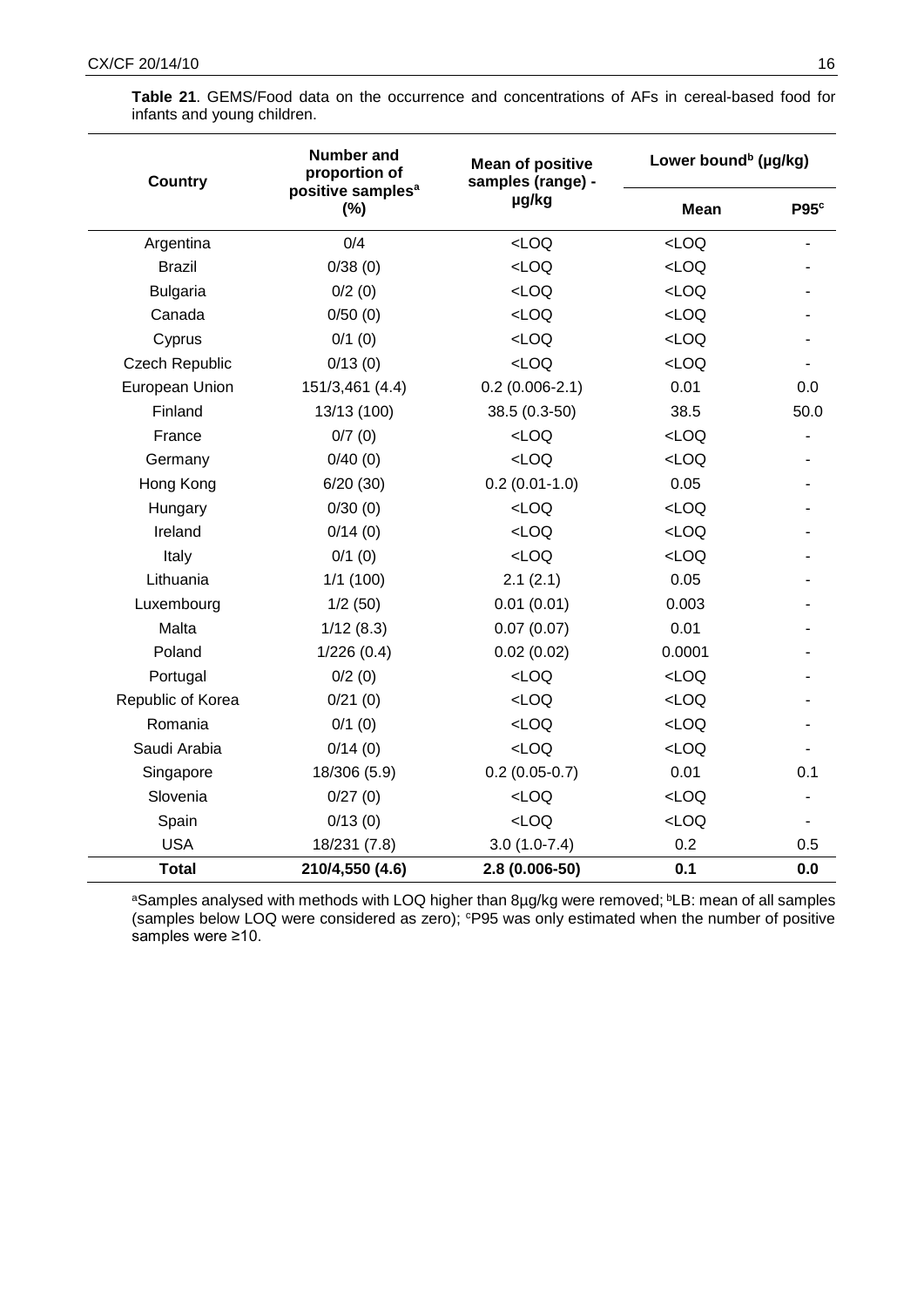**Table 22**. GEMS/Food data on the occurrence and concentrations of AFs in cereal-based food for infants and young children organized by year of sampling.

| Year      | <b>Number and</b><br>proportion of       | <b>Mean of positive</b><br>samples (range) - | Lower bound <sup>b</sup> (µg/kg) |                  |
|-----------|------------------------------------------|----------------------------------------------|----------------------------------|------------------|
|           | positive samples <sup>a</sup><br>$(\% )$ | µg/kg                                        | <b>Mean</b>                      | P95 <sup>c</sup> |
| 2008      | 2/7(28.6)                                | 2.1(2.1)                                     | 0.6                              |                  |
| 2009      | 25/181 (13.8)                            | $0.2(0.05-0.3)$                              | 0.03                             | 0.4              |
| 2010      | 29/527 (5.5)                             | $0.2(0.05-0.7)$                              | 0.01                             | 0.1              |
| 2011      | 6/319(1.9)                               | $0.07(0.05-0.2)$                             | 0.001                            |                  |
| 2012      | 15/834 (1.8)                             | 33.3 (0.02-50)                               | 0.6                              | 0.0              |
| 2013      | 26/250 (10.4)                            | $0.1(0.006-0.2)$                             | 0.01                             | 0.1              |
| 2014      | 49/562 (8.7)                             | $0.2(0.01-1.5)$                              | 0.02                             | 0.1              |
| 2015      | 9/796(1.1)                               | $0.05(0.01-0.1)$                             | 0.001                            |                  |
| 2016      | 28/320 (8.8)                             | $2.2(0.02-7.4)$                              | 0.13                             | 0.1              |
| 2017      | 13/364 (3.6)                             | $0.04(0.01-0.1)$                             | 0.001                            | 0.0              |
| 2018      | 0/27(0)                                  | LOO                                          | $<$ LOQ                          |                  |
| 2019      | 0/2(0)                                   | LOO                                          | <loq< td=""><td></td></loq<>     |                  |
| <b>NS</b> | 8/361(2.2)                               | $0.2(0.2-0.3)$                               | 0.005                            |                  |
| Total     | 210/4,550 (4.6)                          | 2.8 (0.006-50)                               | 0.1                              | 0.0              |

NS: year of sampling was not specified; <sup>a</sup>Samples analysed with methods with LOQ higher than 8ug/kg were removed; <sup>b</sup>LB: mean of all samples (samples below LOQ were considered as zero); <sup>c</sup>P95 was only estimated when the number of positive samples were ≥10.

**Table 23**. GEMS/Food data on the occurrence and concentrations of AFs in cereal-based food for infants and young children, organized by continent.

| <b>Continent</b> | Number and proportion of positive<br>samples <sup>a</sup> $(\%)$ | <b>Mean of positive samples</b> | Lower bound <sup>b</sup><br>$(\mu g/kg)$ |                  |  |
|------------------|------------------------------------------------------------------|---------------------------------|------------------------------------------|------------------|--|
|                  |                                                                  | (range) - µg/kg                 | Mean                                     | P95 <sup>c</sup> |  |
| America          | 18/323 (5.6)                                                     | $3.0(1.1 - 7.4)$                | 0.1                                      | 0.0              |  |
| Asia             | 24/361 (6.6)                                                     | $0.2(0.01-1.0)$                 | 0.01                                     | 0.05             |  |
| Europe           | 168/3,866 (4.3)                                                  | $3.2(0.01-50)$                  | 0.1                                      | 0.0              |  |
| Total            | 210/4,550 (4.6)                                                  | $2.8(0.01 - 50.0)$              | 0.1                                      | 0.0              |  |

aSamples analysed with methods with LOQ higher than 8 µg/kg were removed; **bLB: mean of all samples** (samples below LOQ were considered as zero);  $P95$  was only estimated when the number of positive samples were ≥10.

- 23. The impact of hypothetical MLs for AFs in food for infants and young children is shown in Table 24. Dietary exposure to AFs through the consumption of food for infants and young children was not estimated since this food category is intended for consumption by a specific population group and worldwide consumption data for this group is not available. However, infants and young children are of great concern regarding contaminants exposure and, therefore, the effect of establishment of a ML on sample rejection was evaluated for this food category.
- 24. Considering the data available and the susceptibility of infants and young children, the implementation of a ML of 1 µg/kg seems suitable since would result in a rejection rate of only 0.7% of samples available at the international trade level. If the Committee agrees with the ML suggested (1 µg/kg), the rejection rate would exceed 5% only for samples submitted by Finland (87%; 7 samples = 50  $\mu q/kg$ ) and Lithuania (100%; 1 sample =2.1 µg/kg) and would also exceed 5% in samples collected on 2008 (29%; 2 samples  $= 2.1 \mu q/kg$ .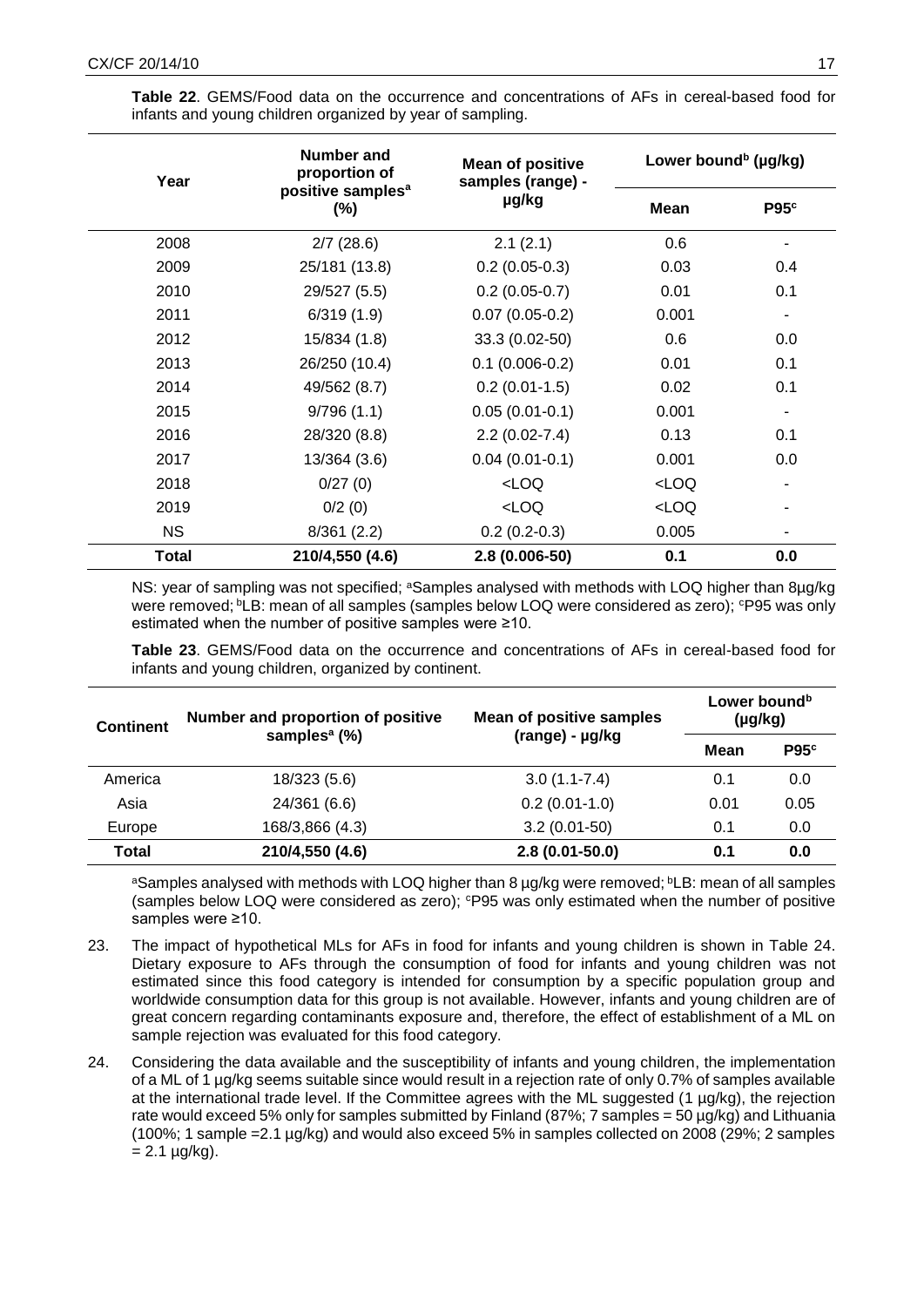|              | Mean AF (µg/kg) | Sample rejection (%) |
|--------------|-----------------|----------------------|
| $ML$ (µg/kg) |                 |                      |
| No limits    | 0.13            | ۰                    |
| 8            | 0.02            | 0.2                  |
| 6            | 0.014           | 0.2                  |
| 4            | 0.011           | 0.3                  |
| 2            | 0.008           | 0.4                  |
|              | 0.005           | 0.7                  |

**Table 24.** Effect of the implementation of different MLs for aflatoxins in cereal-based food for infants and young children (only cereal based foods).

25. Considering all data available at the GEMS/Food database and the scenarios tested above, the following MLs are being suggested for total AFs. The proposed MLs for each food category were based both on the intake reduction and sample rejection (less than 5%). Those MLs are a reasonable choice for the food categories selected, since they greatly contributed to AFs intake reduction and did not result in a large withdrawal of samples from international trade.

**Table 25.** MLs proposed for total aflatoxins in cereals and cereal-based products.

|                                                                  |               | Proposal 1                     | <b>Proposal 2</b> |                                |  |
|------------------------------------------------------------------|---------------|--------------------------------|-------------------|--------------------------------|--|
| Food category                                                    | ML            | <b>Sample</b><br>rejection (%) |                   | <b>Sample</b><br>rejection (%) |  |
| Maize grain, destined for further<br>processing <sup>a</sup>     | $20 \mu g/kg$ | 4.5                            | $15 \mu g/kg$     | 5.4                            |  |
| Flour, meal, semolina and flakes<br>derived from maize           | $15 \mu g/kg$ | 1.1                            | $10 \mu g/kg$     | 1.5                            |  |
| Husked rice                                                      | $20 \mu g/kg$ | 2.2                            | $15 \mu g/kg$     | 2.7                            |  |
| Polished rice                                                    | 8 µg/kg       | 0.5                            | $4 \mu g/kg$      | 1.2                            |  |
| Sorghum grain, destined for further<br>processing <sup>a</sup>   | $10 \mu g/kg$ | 2.0                            | 8 µg/kg           | 2.7                            |  |
| Cereal-based Food for infants and<br>young children <sup>b</sup> | $2 \mu g/kg$  | 0.4                            | 1 µg/kg           | 0.7                            |  |

a "Destined for further processing" means intended to undergo an additional processing/treatment that has proven to reduce level of AFs before being used as an ingredient in foodstuffs, otherwise processed or offered for human consumption; <sup>b</sup>All cereal foods intended for infants (up to 12 months) and young children (12 to 36 months).

- 26. The fact that the MLs suggested above were proposed based on data available at the GEMS/Food database, submitted mainly by European Union and the USA is a drawback, since it may not be representative of AFs occurrence in cereal-based staple foods across all the GEMS/Food Cluster Diets. However, considering that calls for data on AFs in cereals and cereals-based products have been issued repeatedly since 2014, and a more representative dataset did not become available, it is reasonable that MLs for these food groups should be established based on the present dataset despite its shortcomings, considering the toxicological relevance of the implementation of these maximum levels in order to reduce AFs exposure worldwide.
- 27. Table 26 shows the profile of aflatoxins content in food categories evaluated in this paper. Data available showed that AFB1 is the most prevalent mycotoxin, representing up to 90% of total aflatoxins found in samples analysed.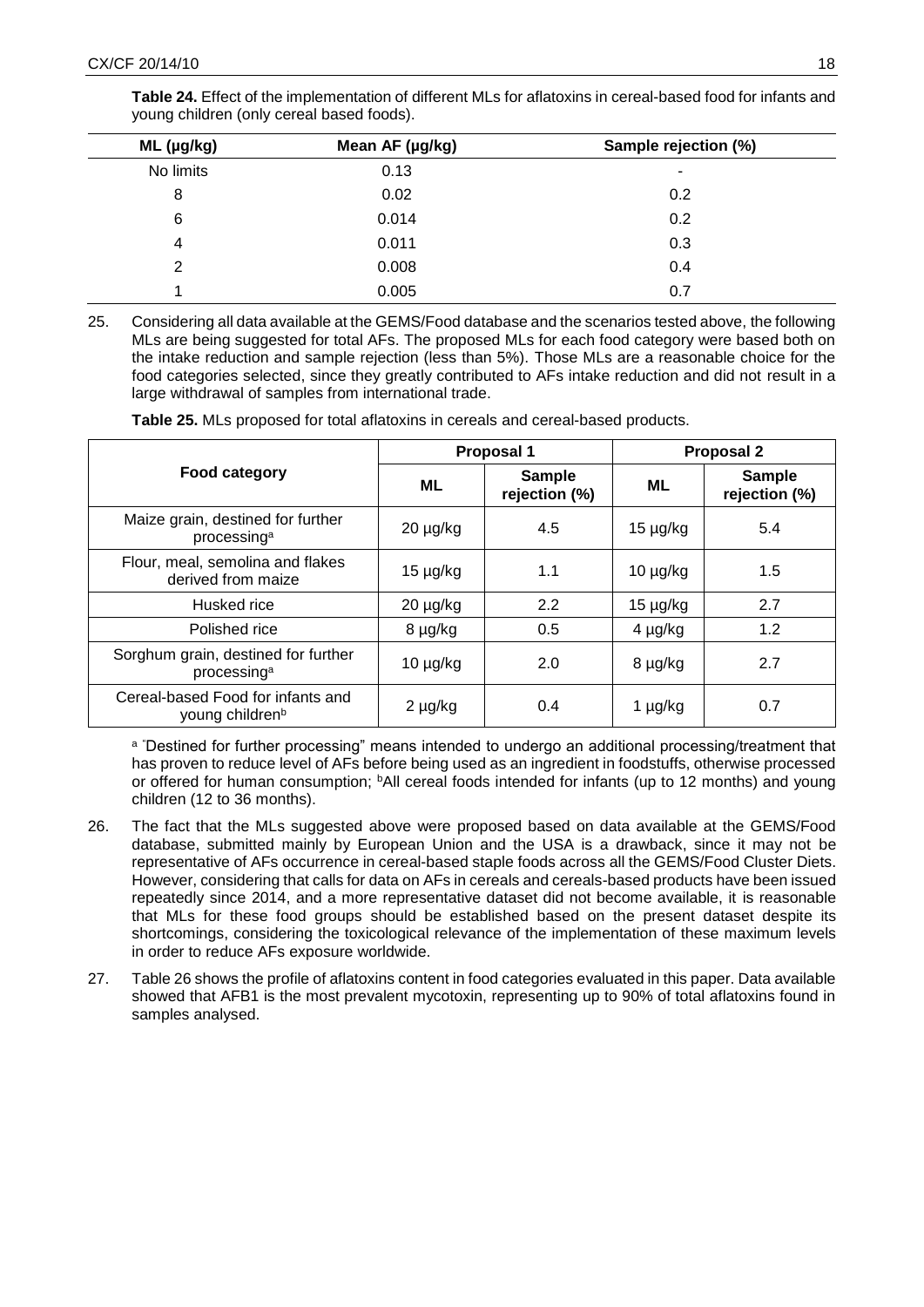**Table 26.** Profile of aflatoxins content in food categories evaluated in this paper.

| Food category                                                 | % AFB1/AFs <sup>a</sup> |
|---------------------------------------------------------------|-------------------------|
| Maize grain, destined for further processing <sup>a</sup>     | 95                      |
| Flour, meal, semolina and flakes derived from maize           | 90                      |
| Husked rice                                                   | 78                      |
| Polished rice                                                 | 92                      |
| Sorghum grain                                                 | 95                      |
| Cereal-based Food for infants and young children <sup>b</sup> | 92                      |

a typical proportion of aflatoxin B1 (AFB1) occurrence in naturally contaminated samples according to the data submitted to the GEMS/Food database. AFs = AFB1+AFB2+AFG1+AFG2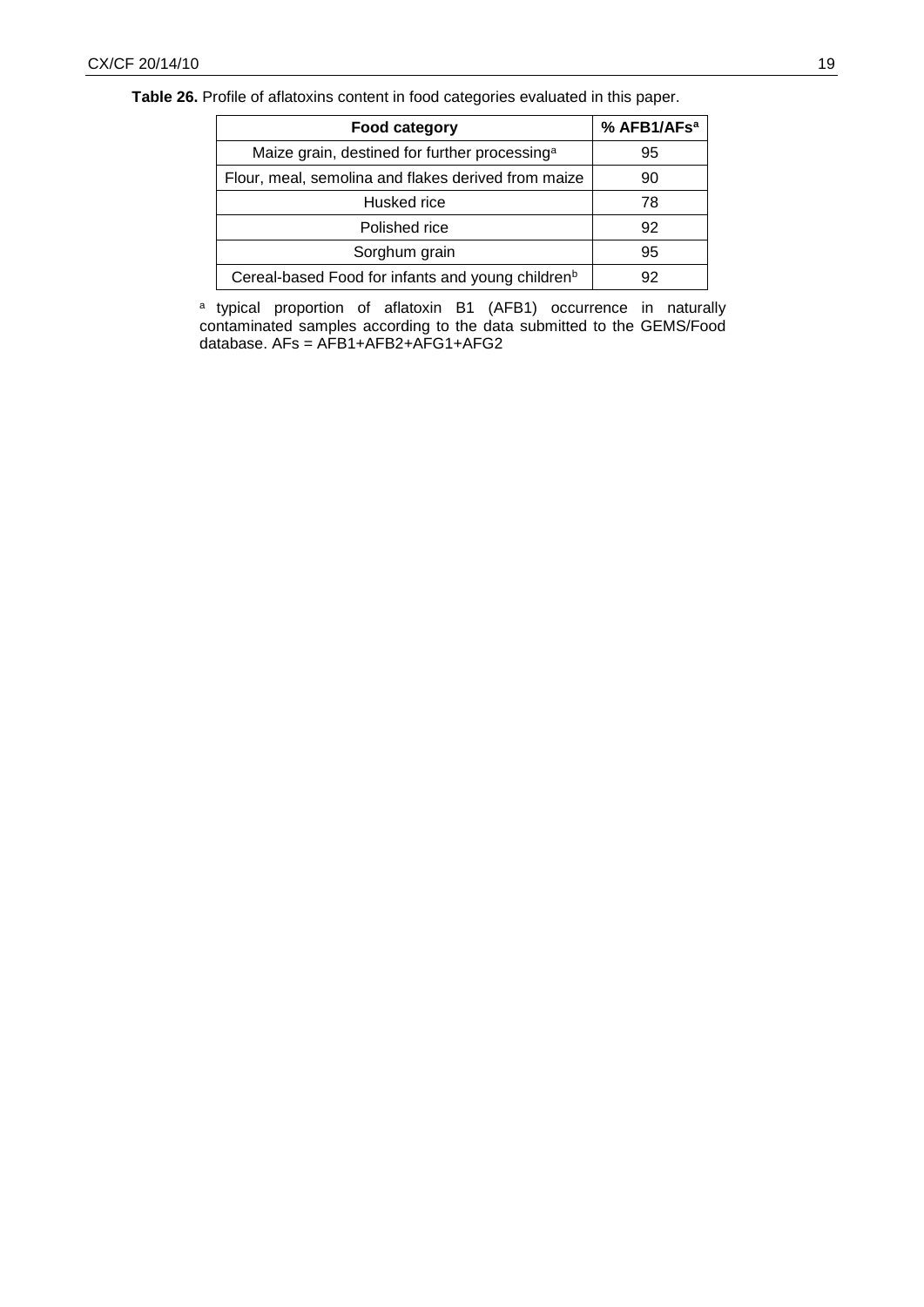# **Annex I of Appendix II: GEMS/Food 17 Cluster**

**Table 1**. Countries included in each GEMS/Food Cluster Diets.

| <b>Cluster</b> | <b>Countries</b>                                                                                                                                                                                                                                                                                                                                     |
|----------------|------------------------------------------------------------------------------------------------------------------------------------------------------------------------------------------------------------------------------------------------------------------------------------------------------------------------------------------------------|
| G01            | Afghanistan, Algeria, Azerbaijan, Iraq, Jordan, Libya, Mauritania, Mongolia, Morocco, Occupied<br>Palestinian Territory, Pakistan, Syrian Arab Republic, Tunisia, Turkmenistan, Uzbekistan,<br>Yemen                                                                                                                                                 |
| G02            | Albania, Bosnia and Herzegovina, Georgia, Kazakhstan, Kyrgyzstan, Montenegro, Republic of<br>Moldova, Ukraine                                                                                                                                                                                                                                        |
| G03            | Angola, Benin, Burundi, Cameroon, Congo, Côte d'Ivoire, Democratic Republic of the Congo,<br>Ghana, Guinea, Liberia, Madagascar, Mozambique, Paraguay, Togo, Zambia                                                                                                                                                                                  |
| G04            | Antigua and Barbuda, Bahamas, Barbados, Brunei Darussalam, French Polynesia, Grenada,<br>Israel, Jamaica, Kuwait, Netherlands Antilles, Saint Kitts and Nevis, Saint Lucia, Saint Vincent<br>and the Grenadines, Saudi Arabia, United Arab Emirates                                                                                                  |
| G05            | Argentina, Bolivia, Brazil, Cape Verde, Chile, Colombia, Costa Rica, Djibouti, Dominican<br>Republic, Ecuador, El Salvador, Guatemala, Guyana, Honduras, India, Malaysia, Maldives,<br>Mauritius, Mexico, New Caledonia, Nicaragua, North Macedonia, Panama, Peru, Seychelles,<br>South Africa, Suriname, Tajikistan, Trinidad and Tobago, Venezuela |
| G06            | Armenia, Cuba, Egypt, Greece, Iran, Lebanon, Turkey                                                                                                                                                                                                                                                                                                  |
| G07            | Australia, Bermuda, Finland, France, Iceland, Luxembourg, Norway, Switzerland, United<br>Kingdom, Uruguay                                                                                                                                                                                                                                            |
| G08            | Austria, Germany, Poland, Spain                                                                                                                                                                                                                                                                                                                      |
| G09            | Bangladesh, Cambodia, China, Democratic People's Republic of Korea, Guinea Bissau,<br>Indonesia, Lao People's Democratic Republic, Myanmar, Nepal, Philippines, Sierra Leone,<br>Thailand, Timor Leste, Viet Nam                                                                                                                                     |
| G10            | Belarus, Bulgaria, Canada, Croatia, Cyprus, Estonia, Italy, Japan, Latvia, Malta, New Zealand,<br>Republic of Korea, Russian Federation, United States of America                                                                                                                                                                                    |
| G11            | Belgium, Netherlands                                                                                                                                                                                                                                                                                                                                 |
| G12            | Belize, Dominica                                                                                                                                                                                                                                                                                                                                     |
| G13            | Botswana, Burkina Faso, Central African Republic, Chad, Eswatini, Ethiopia, Gambia, Haiti,<br>Kenya, Malawi, Mali, Namibia, Niger, Nigeria, Senegal, Somalia, Sudan, United Republic of<br>Tanzania, Zimbabwe                                                                                                                                        |
| G14            | Comoros, Fiji Islands, Kiribati, Papua New Guinea, Solomon Islands, Sri Lanka, Vanuatu                                                                                                                                                                                                                                                               |
| G15            | Czechia, Denmark, Hungary, Ireland, Lithuania, Portugal, Romania, Serbia, Slovakia, Slovenia,<br>Sweden                                                                                                                                                                                                                                              |
| G16            | Gabon, Rwanda, Uganda                                                                                                                                                                                                                                                                                                                                |
| G17            | Samoa, São Tome and Principe                                                                                                                                                                                                                                                                                                                         |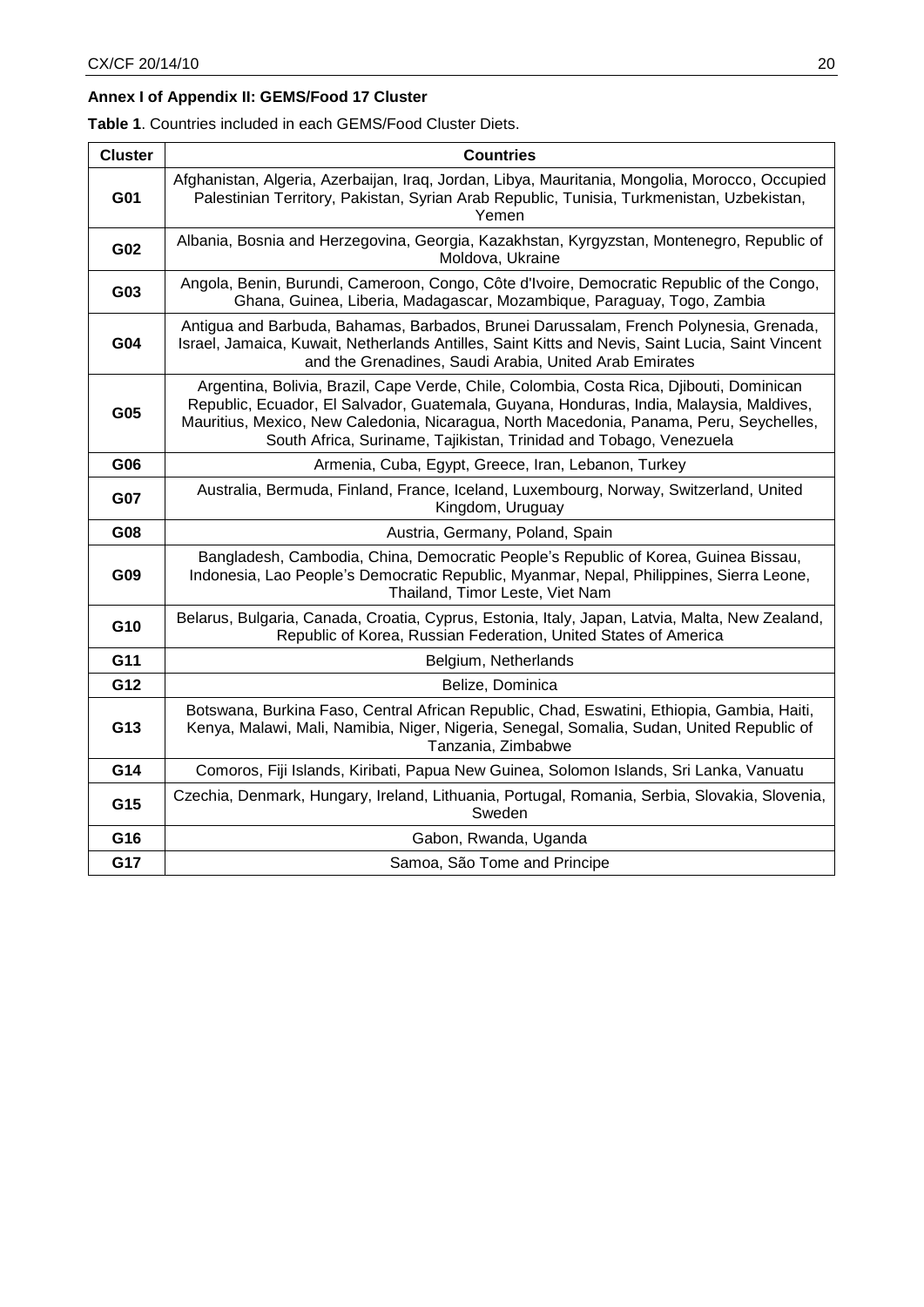# **Annex II of Appendix II: GEMS/Food Consumption Data**

**Table 1a**. Consumption data obtained from the GEMS/Food Cluster Diets - G01 to G08 (g/person/day).

| <b>Food category</b> | GO <sub>1</sub> | G02       | G03  | G04       | G05   | G06  | <b>G07</b> | G08  |
|----------------------|-----------------|-----------|------|-----------|-------|------|------------|------|
| Maize raw            | 0.6             | <b>NC</b> | 0.6  | <b>NC</b> | 1.2   | 12.3 | ΝC         | NC.  |
| Maize flour          | 22.7            | 35.6      | 87.3 | 34.9      | 46.7  | 49.1 | 14.3       | 12.9 |
| Rice husked          | 1.2             | 1.3       | 31.1 | 4.8       | 0.3   | 2.2  | 2.4        | 1.6  |
| Rice polished        | 34.2            | 10.4      | 41.7 | 82.4      | 150.2 | 70.5 | 13.4       | 10.8 |
| Sorghum raw          | 0.0             | 0.01      | 0.0  | 0.01      | 0.0   | 0.0  | 0.0        | 0.0  |

NC= no consumption data available.

**Table 1b**. Consumption data obtained from the GEMS/Food Cluster Diets - G09 to G17 (g/person/day).

| <b>Food category</b> | G09   | G10       | G11  | G12  | G13  | G14   | G15  | G16  | G17  |
|----------------------|-------|-----------|------|------|------|-------|------|------|------|
| Maize raw            | 1.4   | <b>NC</b> | NС   | NC.  | NС   | 0.01  | 0.03 | ΝC   | ΝC   |
| Maize flour          | 19.7  | 12.5      | 4.2  | 52.3 | 94.3 | 8.1   | 28.0 | 56.0 | 28.1 |
| Rice husked          | 0.4   | 1.1       | 0.0  | 5.0  | 13.5 | 3.5   | 2.0  | 0.01 | 8.8  |
| Rice polished        | 266.1 | 57.2      | 12.8 | 62.8 | 30.2 | 218.3 | 12.8 | 15.2 | 51.3 |
| Sorghum raw          | 0.01  | 1.2       | 0.0  | 7.1  | 0.0  | 0.0   | 0.0  | 0.0  | 0.0  |

NC= no consumption data available.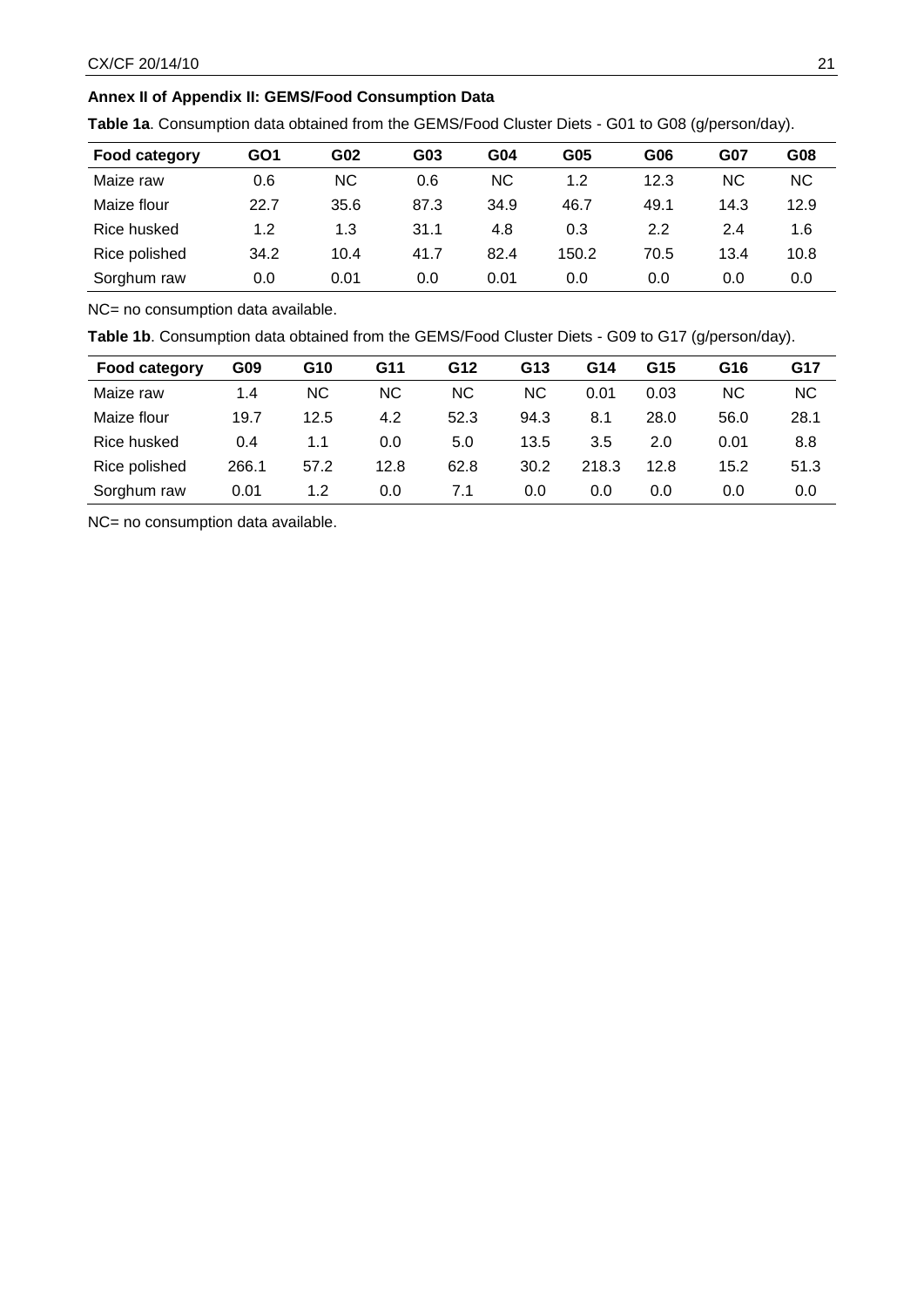## **REFERENCES**

Codex Alimentarius Commission (CAC), 1995. Codex general standard for contaminants and toxins in food and feed – Codex Standard 193-1995. Available at: [http://tinyurl.com/mpkehpr.](http://tinyurl.com/mpkehpr)

Codex Alimentarius Commission, 2019. DISCUSSION PAPER ON THE ESTABLISHMENT OF MAXIMUM LEVELS FOR TOTAL AFLATOXINS IN CEREALS (WHEAT, MAIZE, SORGHUM AND RICE), FLOUR AND CEREAL-BASED FOODS FOR INFANTS AND YOUNG CHILDREN – CX/CF 19/13/15. Available at: encurtador.com.br/cnPSU

Codex Alimentarius Comission, 2019. REPORT OF THE 13rd SESSION OF THE CODEX COMMITTEE ON CONTAMINANTS IN FOODS, REP19/CF. Available at: encurtador.com.br/hsTVW

Codex Alimentarius Commission, 2019. Forty-second Session, REP19/CAC. Available at: encurtador.com.br/gHTZ8

FAO/WHO, 1998. Joint FAO/WHO Expert Committee on Food Additives - Evaluation of certain food additives and contaminants: forty-ninth report of the Joint FAO/WHO Expert Committee on Food Additives. vol. 40. WHO Food Additives Series, p. 73.

FAO/WHO, 2017. Joint FAO/WHO Expert Committee on Food Additives (JECFA) - Evaluation of certain food contaminants: eighty-third report of the Joint FAO/WHO Expert Committee on Food Additives. vol. 1002. WHO technical report series, Rome, Italy, p. 182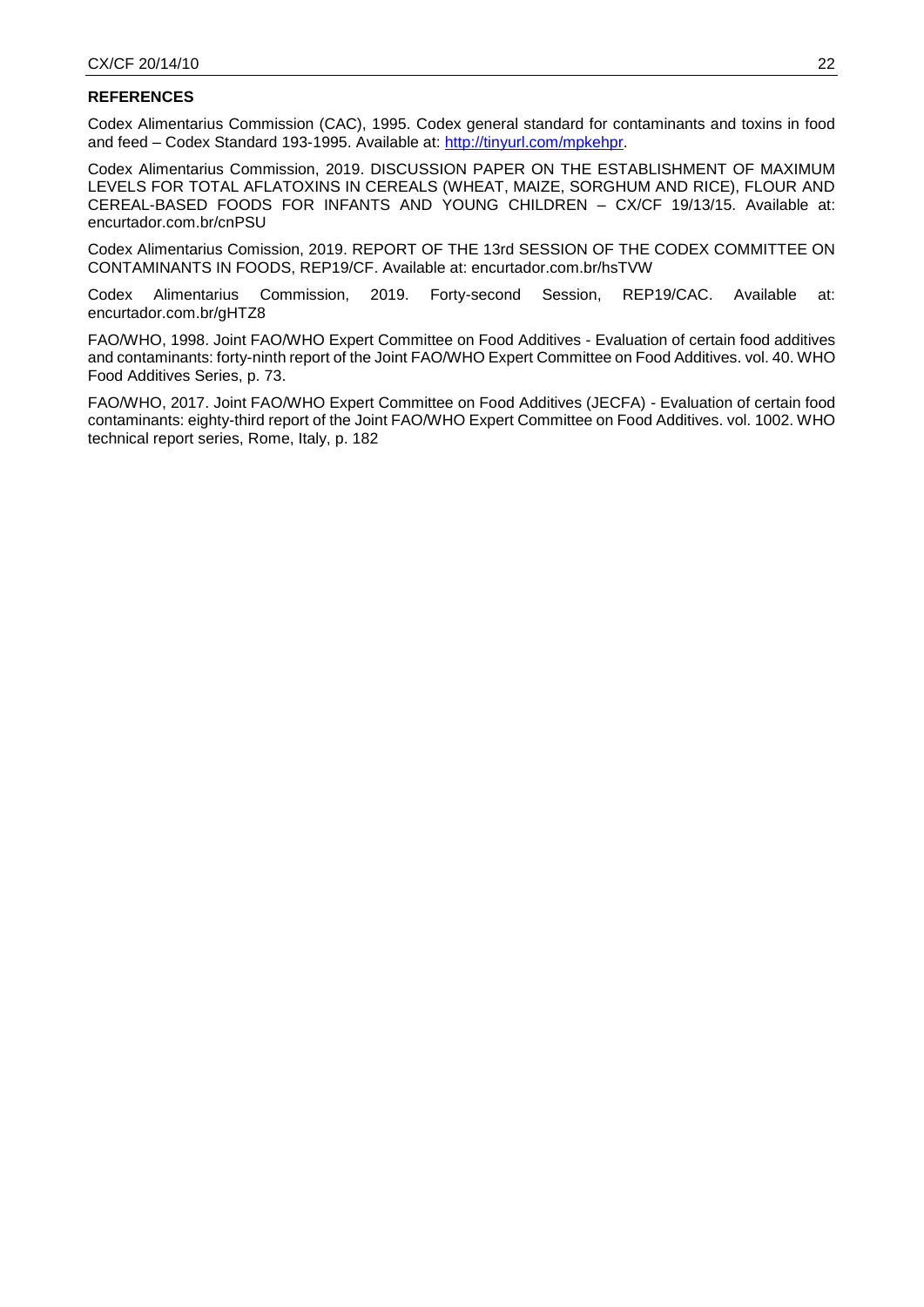# **APPENDIX III**

## **LIST OF PARTICIPANTS**

# **CHAIR**

**Brazil** Lígia Lindner Schreiner Health Regulation Expert Brazilian Health Regulatory Agency

Larissa Bertollo Gomes Pôrto Health Regulation Expert Brazilian Health Regulatory Agency

**Co-chair: India** Dr. S. Vasanthi, Scientist E National Institute of Nutrition ICMR

Mr Perumal Karthikeyan Assistant Director Food Safety and Standards Authority of India E-mail: baranip@yahoo.com

#### **Argentina**

Argentina's Codex Contact Point PUNTO FOCAL CODEX Codex Secretariat Agroindustry Secretariat

#### **Brazil**

Carolina Araujo Vieira Health Regulation Expert Brazilian Health Regulatory Agency

Ms Patricia Diniz Andrade Professor Brasília Federal Institute of Education, Science and Technology - IFB Brasília Brazil

### **Canada**

Ian Richard Scientific Evaluator, Food Contaminants Section Bureau of Chemical Safety, Health Canada

**China**  Yi Shao

Yongning Wu

Di Wu FAO/WHO Yangzte Delta Region Institue of TsingHua Univ.

#### **Congo**

Rolande Ingrid Rachel FOUEMINA ACONOQ Codex Secretariat Agence Congolaise de Normalisation etde la Qualité

**Costa Rica** Amanda Lasso Cruz Ministerio de Economía Industria y Comercio

#### **Cuba**

Roberto Dair Garcia de la Rosa Public Health Ministry

**Ecuador** Ana Gabriela Escobar AGROCALIDAD

**European Union** Ms Veerle Vanheusden Administrator DG SANTE European Commission **Brussels**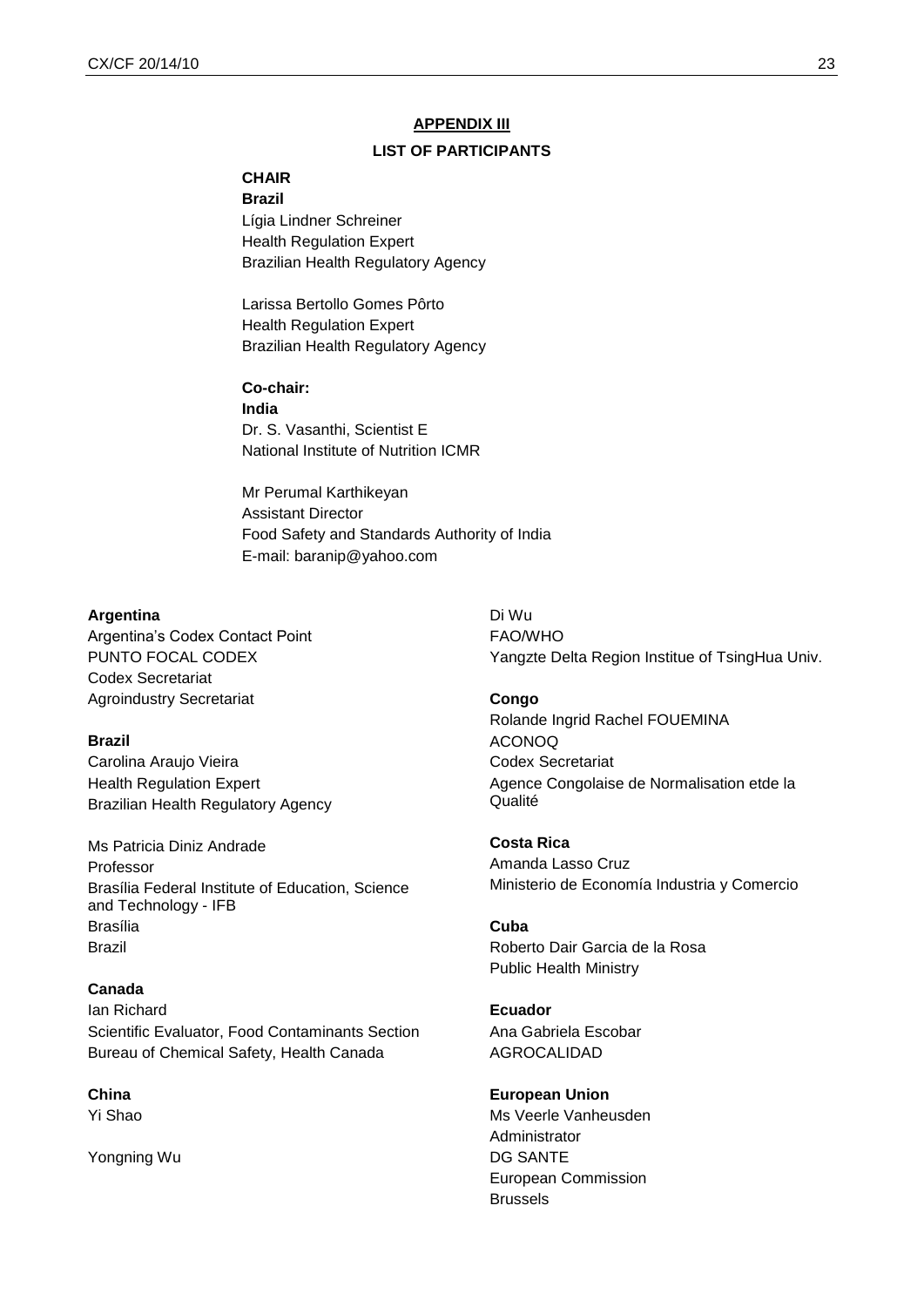#### CX/CF 20/14/10 24

#### Belgium

#### **India**

Dr. K. K. Sharma Network Coordinator All India Network Project on Pesticide Residues Indian Agricultural Research Institute New Delhi –

Dr. Rajesh R Assistant Director (Tech) Export Inspection Agency-Kolkata

**Iran** Mansooreh Mazaheri ISIRI-Standard Research Institute

#### **Japan**

Mr. Tsuyoshi ARAI Deputy Director Food Safety Standards and Evaluation Division, Pharmaceutical Safety and Environmental Health Bureau Ministry of Health, Labour and Welfare of Japan

**Kazakhstan** Zhanar Tolysbayeva The Ministry of Healthcare

**Mexico** Tania Daniela Fosado Soriano Punto de Contacto CODEX México Secretaría de Economía Mexico, Mexico

**Nigeria** IBITAYO Femi James

**North Macedonia** Maja Lukareva

FAO/WHO Food and Veterinary Agency

**Republic of Korea** Seong Yeji MFDS

Republic of Korea Codex Secretariat Ministry of Agriculture, Food and Rural Affairs

Lee Geun Pil Ministry of Agriculture, Food and Rural affairs **Saudi Arabia** Mohammed Alhuthiel Saudi Food and Drug Authority

Lam Almaiman Saudi Food and Drug Authority

#### **Thailand**

Standards officer, Office of Standard Development, National Bureau of Agricultural Commodity and Food Standards, Bangkok Thailand

Chutiwan Jatupornpong

Korwadee Phonkliang Codex Secretariat Ministry of Agriculture and Cooperatives

**Turkey** Sinan ARSLAN Republic of Turkey Ministry of Food, Agriculture

**United Kingdom** Mark Willis Food Standards Agency

### **United States of America**

Henry Kim U.S. Food and Drug Administration Center for Food Safety and Applied Nutrition

Lauren Posnick Robin U.S. Delegate to CCCF U.S. Food and Drug Administration Center for Food Safety and Applied Nutrition

**International Confectionery Association (ICA)** Eleonora Alquati Belgium E-mail: [eleonora.alquati@caobisco.eu](mailto:eleonora.alquati@caobisco.eu)

**International Council of Grocery Manufacturers Associations (ICGMA)** Nichole Mitchell Analyst, Ingredient Safety

Nancy Wilkins